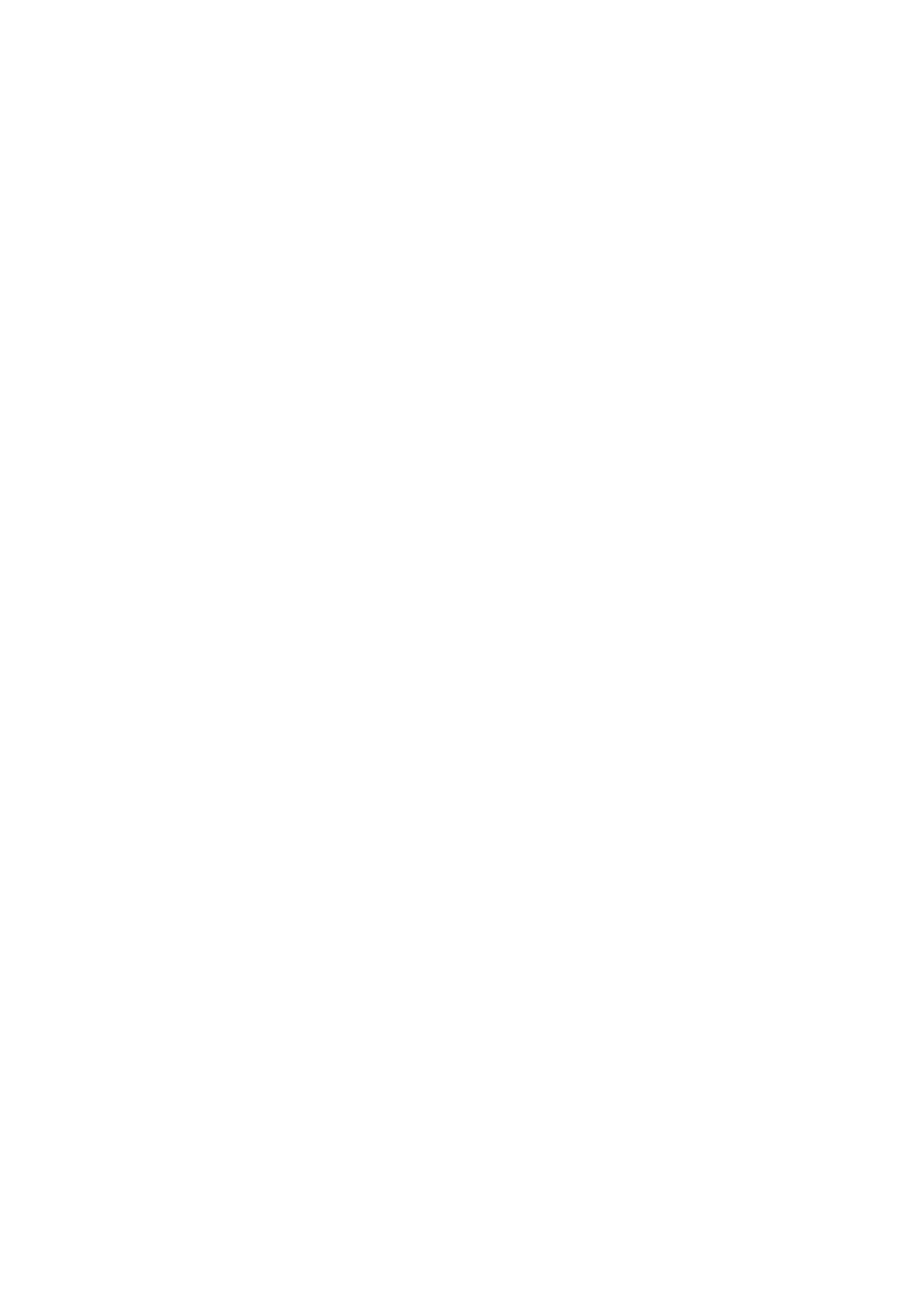CHE Centre for Higher Education Verler Straße 6 D-33332 Gütersloh

Telephone: +49 (0) 5241 97 61 0 Fax: +49 (0) 5241 9761 40 E-Mail: info@che.de Internet: www.che.de

> ISSN 1862-7188 ISBN 978-3-941927-41-4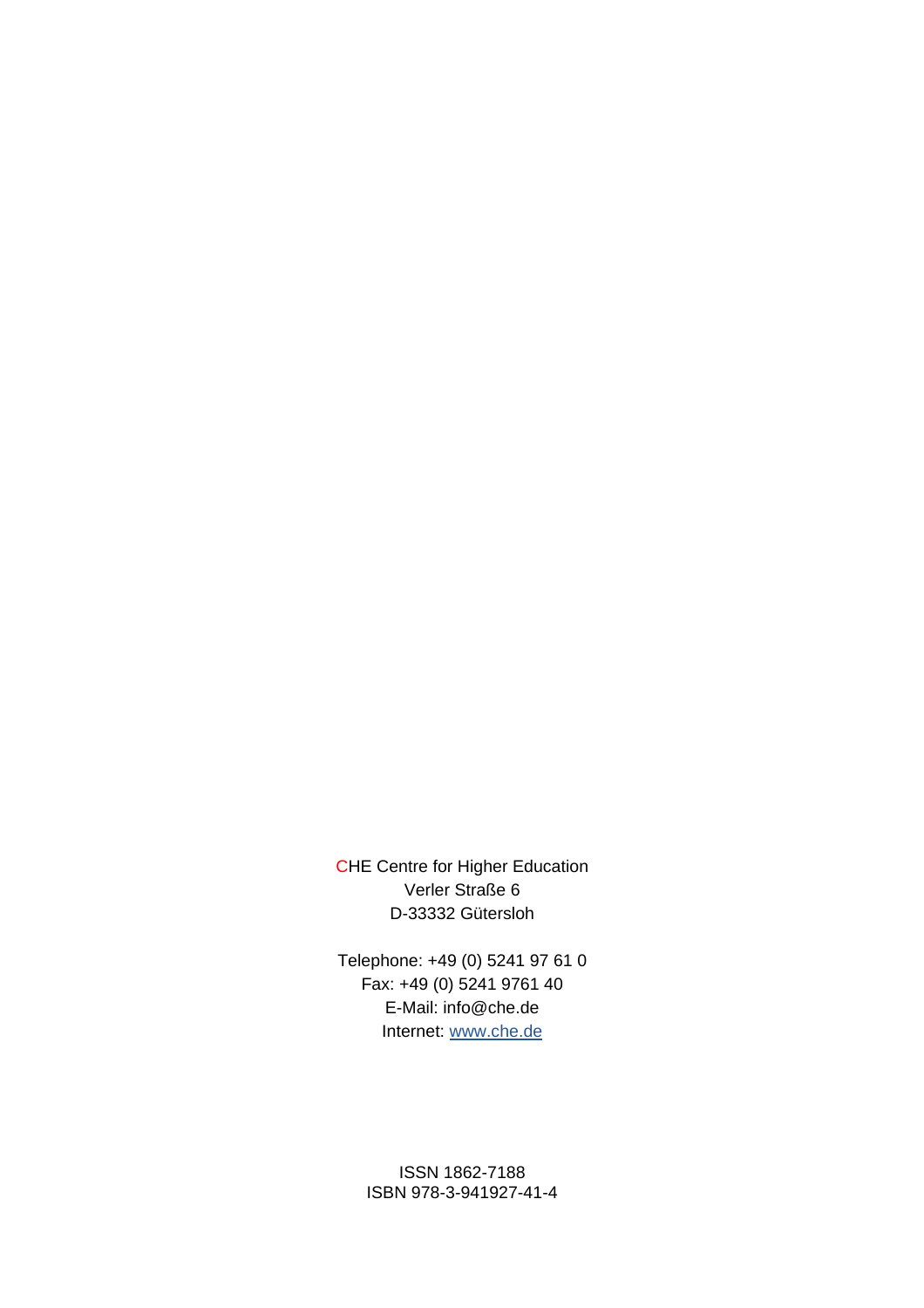

## **What happened? What remains? What's to come?**

**15 years of ranking experience**

Isabel Roessler John J. Roman

**Working Paper No. 168** 

**September 2013**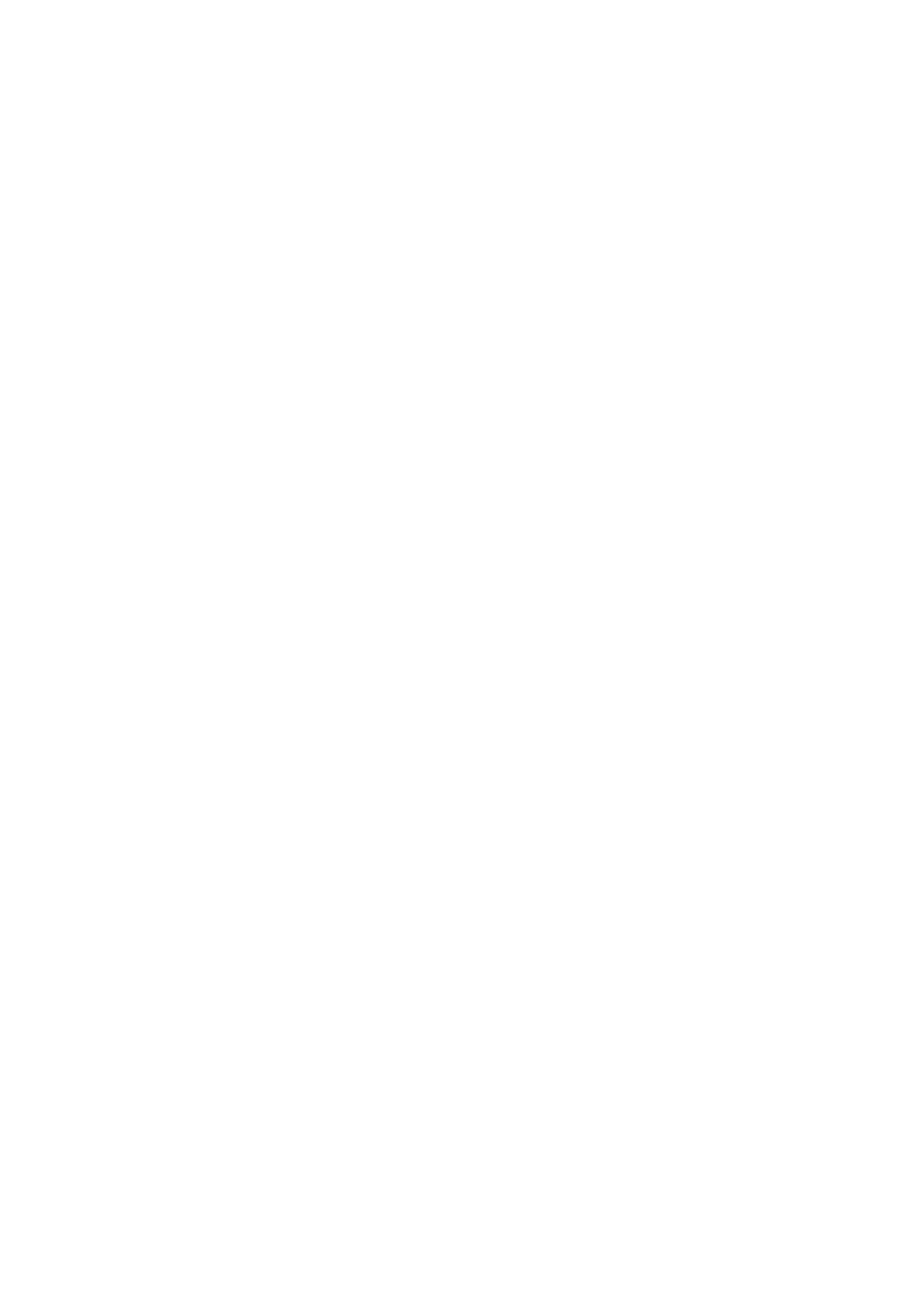# **Content**

| $1 \quad \blacksquare$ |  |
|------------------------|--|

# **Tables**

| Table 1: Overview over existing university rankings which are existing or well known in |  |
|-----------------------------------------------------------------------------------------|--|
|                                                                                         |  |
|                                                                                         |  |
|                                                                                         |  |
|                                                                                         |  |
|                                                                                         |  |

# Figures

| Figure 2: Number of universities using/not using the CHE University Ranking in their |  |
|--------------------------------------------------------------------------------------|--|
| Figure 3: Allocation of the 17- to 25-year-old users of CHE University Ranking14     |  |
|                                                                                      |  |
| Figure 5: Helpfulness of the CHE University Ranking for the study orientation  16    |  |
|                                                                                      |  |
|                                                                                      |  |
|                                                                                      |  |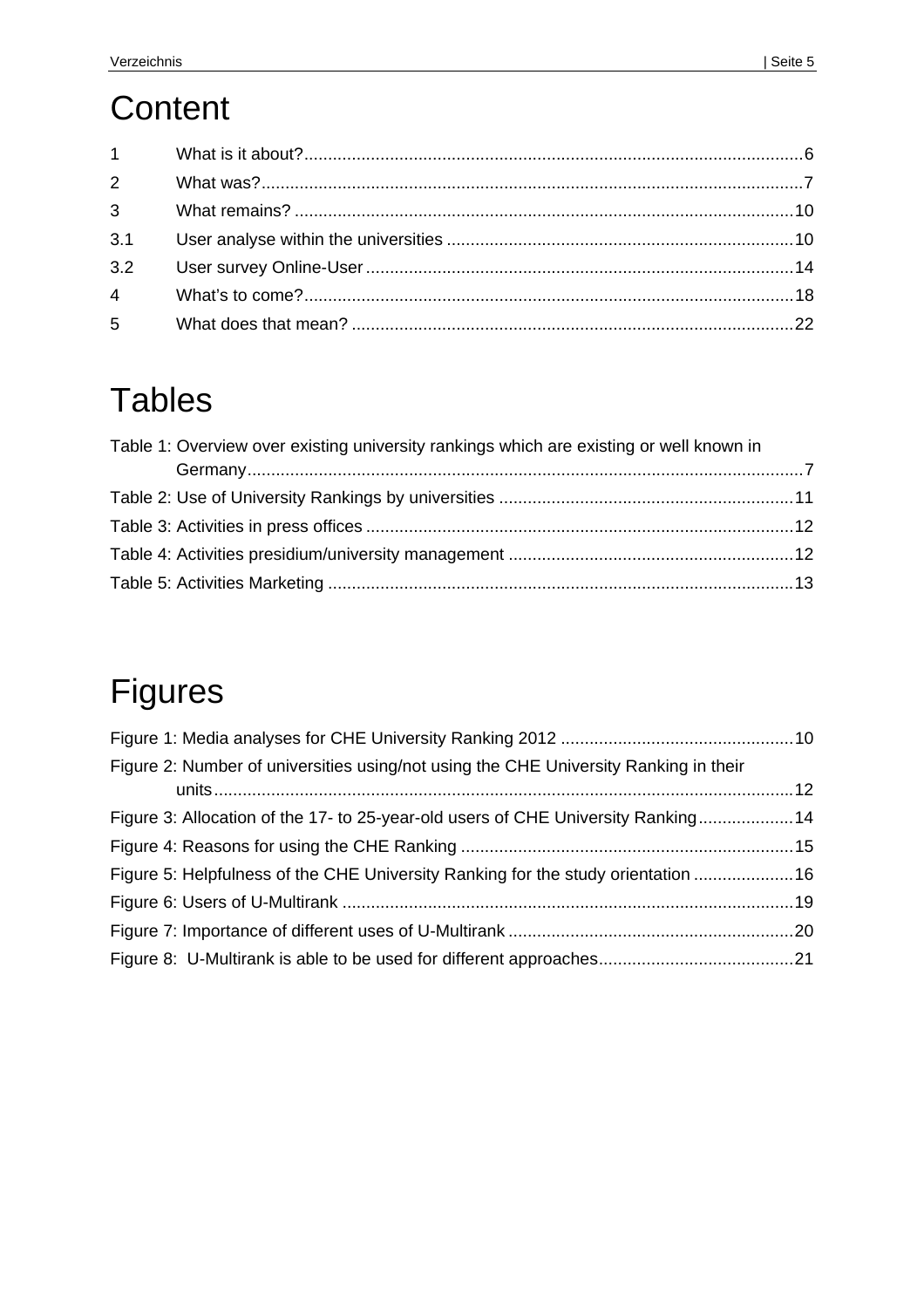## **1 What is it about?**

During the past years a huge number of university rankings were published. Besides several specified rankings, e.g., on the MBA market or on web page analysis, there are different national and international rankings which refer to whole colleges and/or fields, but rankings are still developed for the university sector and are published. On the one hand this leads to the situation that universities are contacted by different institutions which strains the university employees and rectorates and - due to underlying methodology - to different results. Nevertheless Rankings lead to transparency and disclosure of university achievements and study terms which is not only helpful for students, but allows also a comparison of universities.

Besides, often the discussion about university rankings is marked ideologically or also politically. The question to whom and for what university rankings are useful, actually is seldomly taken into account.

The Centre for Higher Education (CHE) in Germany tried to get first answers on these questions. Three surveys regarding the CHE university ranking and U-Multirank, an international ranking under the leadership of the CHE and the Dutch Center for Higher Education Policy Studies (CHEPS), deal with these questions.

In the evaluation, "Nutzung von Rankingdaten an deutschen Hochschulen. Eine empirische Analyse der Nutzung von Hochschulrankings am Beispiel des CHE Hochschulrankings" (Use of ranking data at German Universities. An empirical analysis of the use of university rankings at the example of the CHE University Ranking), will be used to answer the question whether the results of rankings are known within the colleges and if they are used for internal analyses. It appeared that university rectorates and in particular the press offices of the universities work with the results, for example the results are used for press releases or advertising measures are derived.

Also the use and the intelligibility of the CHE University Ranking were checked by a survey among registered users of the university rankings. The answers show that the ranking is helpful for the study orientation.

Statements about U-Multirank as a multidimensional international ranking are still difficult at the moment; nevertheless, it appears that the demands which are made by the participants to the project vary much. At the same time the participants estimate U-Multirank as being so successful in its outcome, that these approaches will be fulfilled.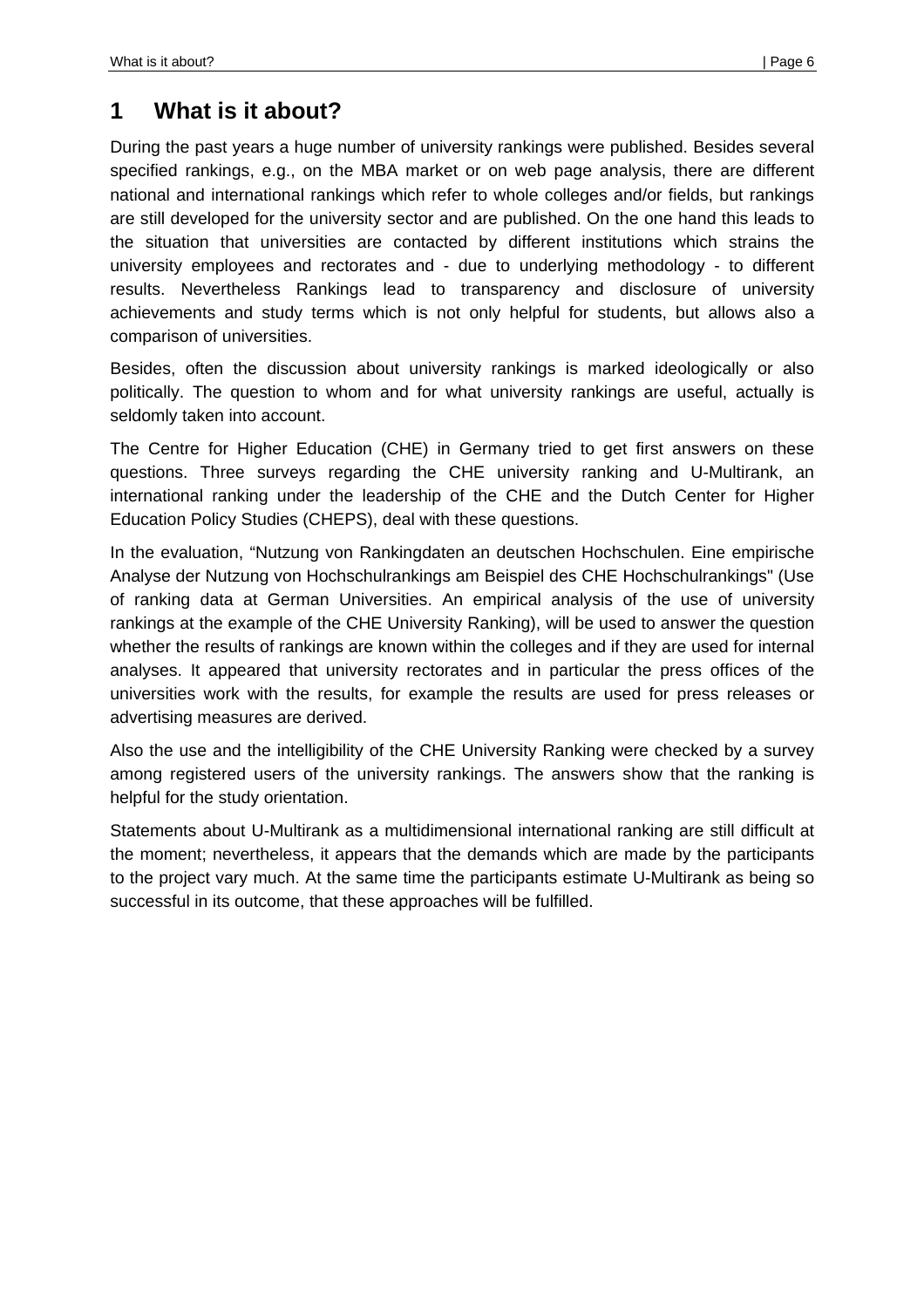## **2 What was?**

When the Carnegie Foundation started with their classification of colleges and universities in America in 1970, the comparative analysis of university institutions began.

During the past 40 years different investigations and studies with the subject of the classification, measurability and analysis of university institutions were published. Also different university rankings were set up in past decades. Not only in Germany, but worldwide rankings are published yearly which suffer – in different magnitudes – from praise and criticism. They are working with different methods and serve different target groups.

In Germany different rankings which serve different target groups are published. The first university ranking was already published in the 80s by the weekly magazine "Der Spiegel". Rankings of the magazines "Focus", "Handelsblatt", "Karriere" and "Wirtschaftswoche" joined. The first CHE Ranking was published in 1998. Media partners have included, "Stiftung Warentest", "Stern" and more recently, "DIE ZEIT".

These rankings were and are commonly published a) in a magazine and b) to address a wide public as a target group.

Besides the CHE University Ranking there are some other initiatives which are surveying students. An example is "MeinProf". According to their own information they make the quality of the German university teaching public. Therefore students can evaluate on the internet platform their lecturers and courses.

To these rankings other ones come which lay their main focus on the target group of the scientists and researchers which also appears in the underlying indicators. For Germany the DFG Förderatlas and the Humboldt Ranking have to be mentioned.

Some of the mentioned rankings are published yearly, others have been updated for a longer time as it becomes evident from table 1.

### *International Rankings*

Besides the national university rankings there are several international ones which are also well known in Germany, such as the "Financial Times Global MBA Ranking" and "Webometrics" focusing mainly on the MBA market through the visibility in the internet. The "Leiden Ranking" focuses on the bibliometric performance of the 500 biggest universities worldwide (regarding their output).

Probably best known under German scientists is the "Academic Ranking of World Universities" of the Shanghai University, also called "Shanghai Ranking", as well as the "Ranking of World Universities" of the magazine "Times Higher Education". In addition, the Taiwanese "Higher Education Evaluation & Accreditation Council of Taiwan" (HEEACT) ranks the scientific publications of the 500 top universities.

Also in other countries rankings of universities were set up long ago, as for example the "US News Ranking" in North America.

The following table summarises the rankings (August, 2013).

### **Table 1: Overview over existing university rankings which are existing or well known in Germany**

| Name of the<br>  Ranking | <b>URL</b> | Directed to            | Methodology | <b>Update</b> |
|--------------------------|------------|------------------------|-------------|---------------|
|                          |            | <b>German Rankings</b> |             |               |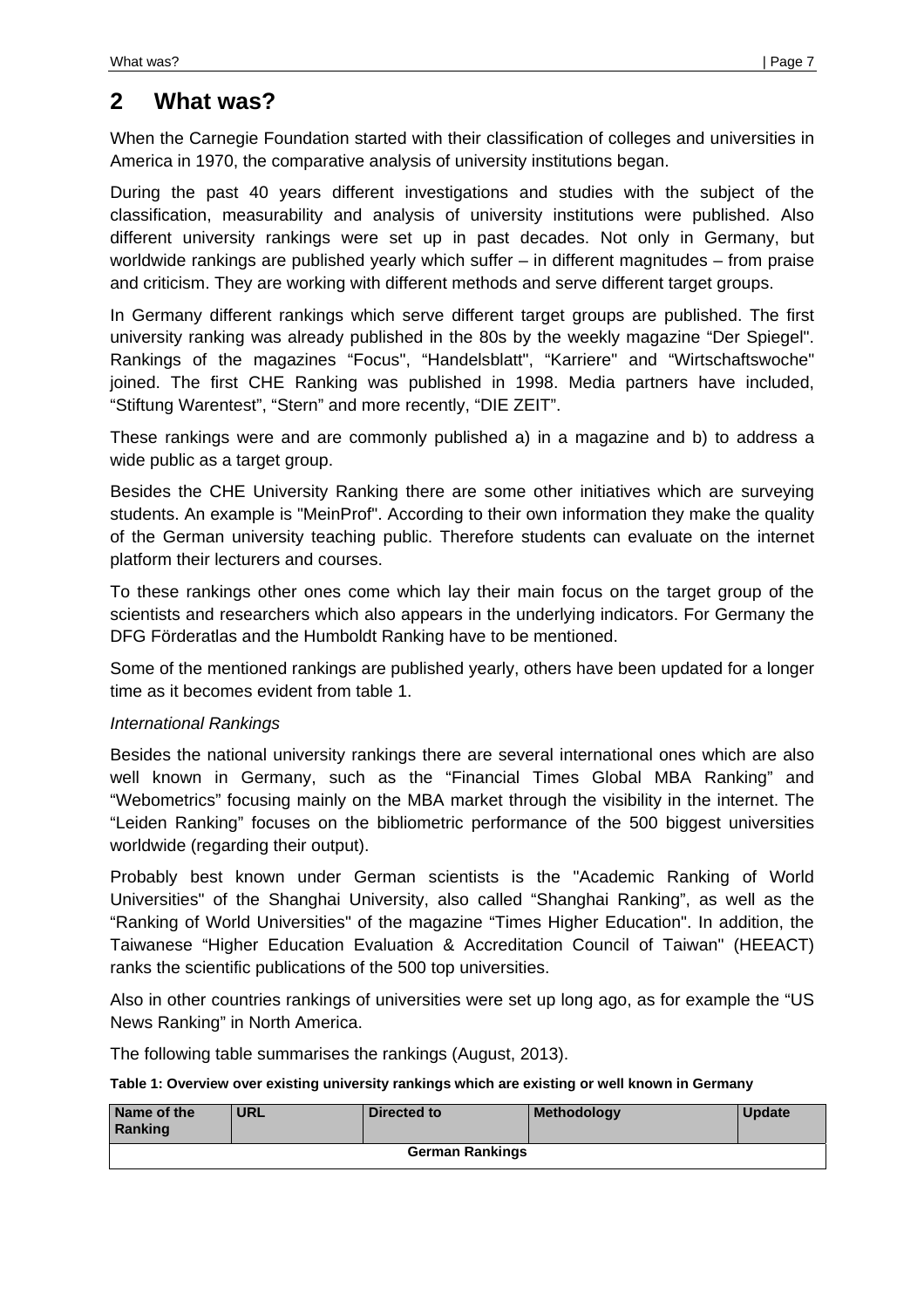| <b>CHE University</b><br>Ranking | www.che-<br>ranking.de                                                                                                                                               | Multidimensional<br>Ranking - compares<br>several dimensions:<br>teaching and learning,<br>research, infrastructure,<br>international orientation,<br>work experience                                                                                                                                                                                                                                                                                                                       | Survey of Students, professors,<br>departments and university<br>administration; use of official<br>statistical data                                                                                                                                       | 2013                                       |
|----------------------------------|----------------------------------------------------------------------------------------------------------------------------------------------------------------------|---------------------------------------------------------------------------------------------------------------------------------------------------------------------------------------------------------------------------------------------------------------------------------------------------------------------------------------------------------------------------------------------------------------------------------------------------------------------------------------------|------------------------------------------------------------------------------------------------------------------------------------------------------------------------------------------------------------------------------------------------------------|--------------------------------------------|
| Karriere                         |                                                                                                                                                                      |                                                                                                                                                                                                                                                                                                                                                                                                                                                                                             | See Wirtschaftswoche Uni<br>Ranking                                                                                                                                                                                                                        | 2013                                       |
| Wirtschaftswoche<br>Uni Ranking  | http://www.wiwo.de<br>/ranking-die-<br>besten-unis-und-<br>fachhochschulen/8<br>046582.html                                                                          | Based on a survey<br>beyond personnel<br>managers; information<br>for interested public.                                                                                                                                                                                                                                                                                                                                                                                                    | 500 personnel managers are<br>surveyed. Five field categories<br>are analyed.                                                                                                                                                                              | 2013                                       |
| <b>DFG Förderatlas</b>           | http://www.dfg.de/d<br>fg_profil/foerderatla<br>s_evaluation_statis<br>tik/foerderatlas/                                                                             | Research oriented.<br>Compares research<br>performance based on<br>third party funds.                                                                                                                                                                                                                                                                                                                                                                                                       | Third party funds given by the<br>DFG, the EU and the<br>government are published. In<br>addition also fund by AvH,<br>DAAD and ERC.                                                                                                                       | 2012                                       |
| Handelsblatt                     | http://www.handels<br>blatt.com/politik/oe<br>konomie/bwl-<br>ranking/die-top-<br>fakultaeten-<br>deutsche-<br>betriebswirte-<br>fallen-<br>zurueck/7142160.h<br>tml | Business: Top 250<br>Ranking: business<br>professors which perfom<br>best in research. Top<br>100 under 40: The most<br>active German speaking<br>economists worldwide<br>which are younger than<br>40. Top 100 since 2008:<br>The most active German<br>speaking economists in<br>the last years; Top<br>departments: The<br>departmens doing best<br>in research in business.<br>// Economy: The<br>departments doing best<br>in research in their<br>research performance<br>since 2002. | Publications in scientific<br>journals are counted.                                                                                                                                                                                                        | <b>Business</b><br>2012<br>Economy<br>2011 |
| Humbold Ranking                  | http://www.humbol<br>dt-<br>foundation.de/web/<br>humboldt-ranking-<br>2012.html                                                                                     | International Reputation<br>of universities                                                                                                                                                                                                                                                                                                                                                                                                                                                 | The research stays of foreign<br>"Humboldianer" in Germany are<br>counted. Beside a full ranking<br>four scientific fields are<br>analysed in detail.                                                                                                      | 2012                                       |
| MeinProf                         | http://www.meinpro<br>f.de/hochschulranki<br>ng                                                                                                                      | Ranking of whole<br>universities,<br>lecturers/professors and<br>courses, a so called<br>"Material ranking" as<br>well as a MINT<br>(mathematics/natural<br>sciences) 10 Ranking                                                                                                                                                                                                                                                                                                            | The users of MeinProf.de judge<br>their professors and courses.                                                                                                                                                                                            | 2012                                       |
| Staufenbiel MBA<br>Ranking       | http://www.mba-<br>master.de/mba/ran<br>kings/staufenbiel-<br>mba-ranking.html                                                                                       | Top 10 Business<br>Schools Europe; Top 10<br><b>Business Schools USA;</b><br>Top MBA Schools in<br>Asia; Staufenbiel MBA<br>Ranking                                                                                                                                                                                                                                                                                                                                                         | Besides an international<br>accreditation, the ranking<br>position of the programmes<br>within the most famous<br>rankings (Financial Times,<br>Business Week, U.S. News and<br>World Report and Economist<br>Intelligence Unit) is taken into<br>account. | 2012                                       |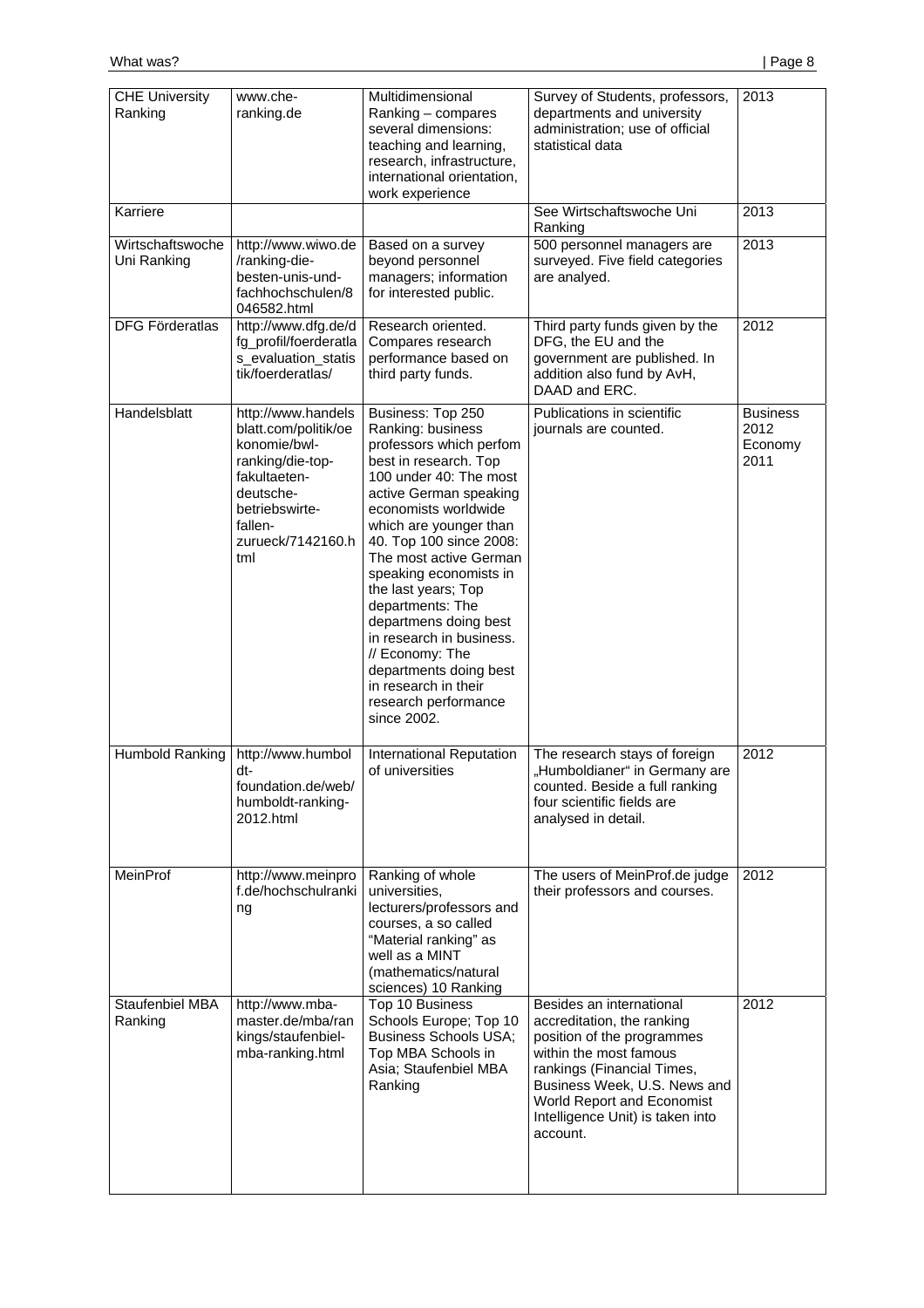| Der Spiegel                                                               | http://www.student<br>enspiegel.de/medi<br>a/ergebnisse_stud<br>entenspiegel.pdf  | Information for students<br>and prospective<br>students. The<br>"Studentenspiegel"<br>could also be used by<br>the students to compare<br>their own performance<br>with the performance of<br>other students. | Studentenspiegel: survey of<br>students and graduates. Open<br>access to online questionnaire.                                                      | Spiegel Uni<br>Ranking is<br>not<br>published<br>any longer.<br>Studenten-<br>spiegel<br>2010. |
|---------------------------------------------------------------------------|-----------------------------------------------------------------------------------|---------------------------------------------------------------------------------------------------------------------------------------------------------------------------------------------------------------|-----------------------------------------------------------------------------------------------------------------------------------------------------|------------------------------------------------------------------------------------------------|
| StudiVZ                                                                   | http://www.studivz.<br>net/l/hochschulrank<br>ing/2/                              | Information for students                                                                                                                                                                                      | User of the social network<br>StudiVZ answer questions<br>regarding student life.                                                                   | 2009                                                                                           |
| Focus                                                                     | http://www.focus.d<br>e/wissen/mensch/c<br>ampus/uni-ranking/                     | Ranking of German<br>universities. 20 fields are<br>included.                                                                                                                                                 |                                                                                                                                                     | 2007                                                                                           |
| Hochschul-<br>anzeiger (FAZ)                                              |                                                                                   | Success of graduates.                                                                                                                                                                                         |                                                                                                                                                     | 2006                                                                                           |
| Wirtschaftswoche<br>Forscher Ranking                                      |                                                                                   |                                                                                                                                                                                                               |                                                                                                                                                     | Single study                                                                                   |
|                                                                           |                                                                                   | <b>International Rankings</b>                                                                                                                                                                                 |                                                                                                                                                     |                                                                                                |
| ARWU (Shanghai<br>Ranking)                                                | http://www.shangh<br>airanking.com/                                               | Worldwide research<br>oriented university<br>ranking                                                                                                                                                          | Four weighted indicators lead to<br>a league table.                                                                                                 | 2013                                                                                           |
| <b>Financial Times</b><br>Global MBA<br>Ranking                           | http://rankings.ft.co<br>m/businessschoolr<br>ankings/global-<br>mba-ranking-2013 | Comparison of MBA<br>programmes all over the<br>world.                                                                                                                                                        | Programmes have to been<br>accreditated, full - time and<br>exist since at least four years.<br>Survey of graduates and<br>Business Schools itself. | 2013                                                                                           |
| Leiden Ranking                                                            | http://www.leidenra<br>nking.com/                                                 | Research oriented<br>(Bibliometric Analyses).<br>For Europa and<br>worldwide five different<br>rankings.                                                                                                      | Absolute number of<br>publications, "crown indicator";<br>"Alternative Crown Indicator";<br>citations per publication                               | 2013                                                                                           |
| $\overline{\text{QS}}$<br>Topuniversities                                 | http://www.topuniv<br>ersities.com/univer<br>sity-rankings                        | Research oriented<br>ranking, worldwide.                                                                                                                                                                      | Six weighted Indicators                                                                                                                             | 2013                                                                                           |
| Times Higher<br><b>Education World</b><br><b>Universities</b><br>Rankings | http://www.timeshig<br>hereducation.co.uk                                         | <b>World University</b><br>Ranking; Top<br>universities by<br>reputation; Top 100<br>under 50 years                                                                                                           | Multidimensional Ranking with<br>five dimensions.                                                                                                   | 2012/2013                                                                                      |
| Webometrics                                                               | http://www.webom<br>etrics.info/                                                  | " Visibility" ranking                                                                                                                                                                                         | Websites of 20,000<br>Hochschulen are analysed,<br>more than 5,000 are published<br>in a ranking list.                                              | 2013                                                                                           |
| <b>HEEACT</b>                                                             | http://www.heeact.<br>edu.tw/mp.asp?mp<br>$=4$                                    | Research oriented<br>(bibliometric)                                                                                                                                                                           |                                                                                                                                                     | 2010                                                                                           |
| U-Multirank                                                               | www.u-<br>multirank.eu                                                            | Prospective students,<br>scientists, rectorates                                                                                                                                                               | Multidimensional Ranking.<br>Survey of Students and HEI,<br>patant analyse and bibliometric<br>analyse.                                             | Published<br>first in 2014                                                                     |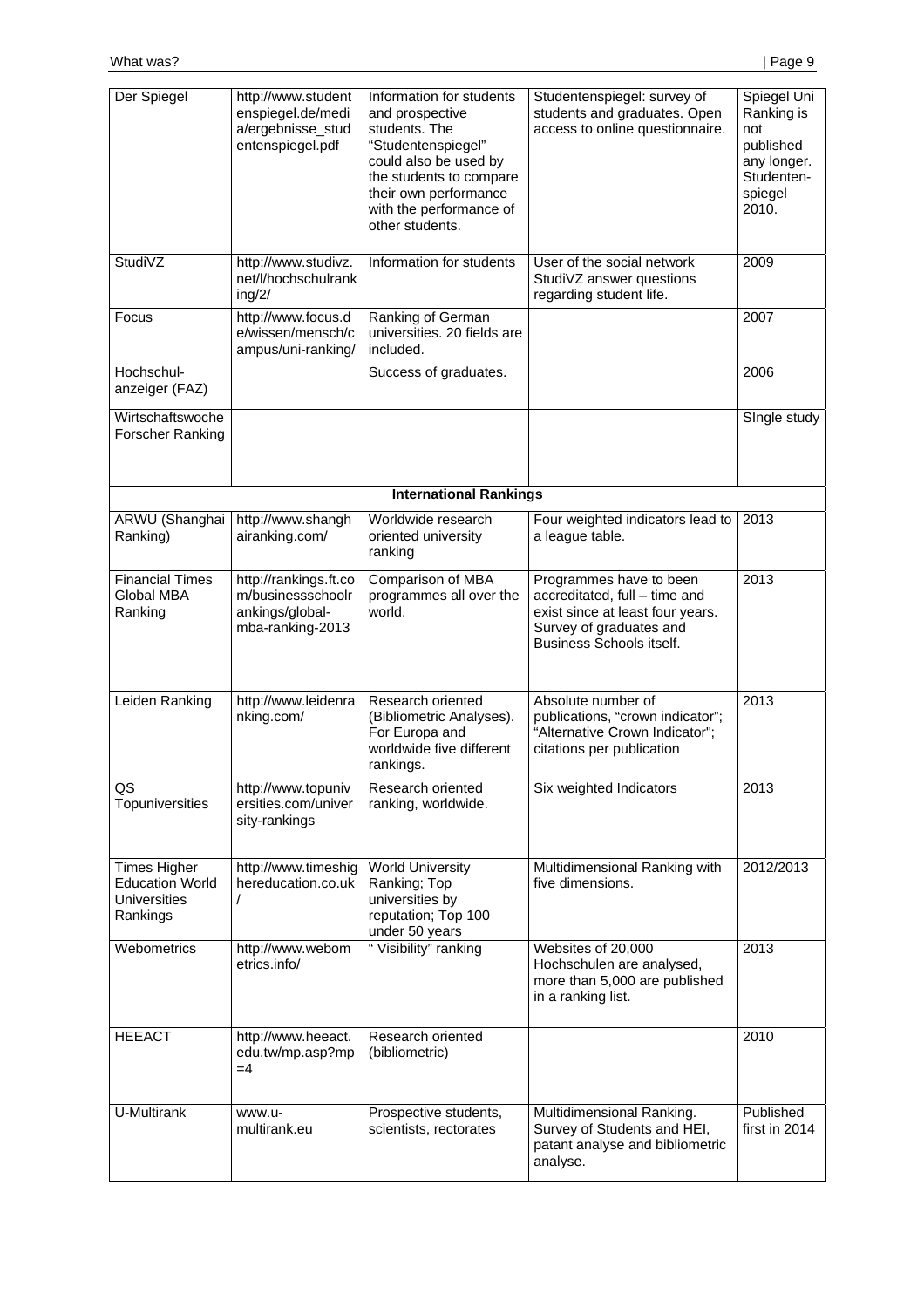## **3 What remains?**

In particular, rankings with international focus can attract attention to themselves on account of their regular actualisations. A press analyses can provide evidence on that fact: If a ranking appears, universities report their good results in the press and the results are also taken up by the local media.

The universities are also working with national rankings. An analysis based on the media service "Meltwater" shows a clear increase in press reports on the CHE University Ranking, as soon as this is published. An exemplary evaluation which considered the publication of the CHE University Ranking was carried out in 2012. It focused on the media analysis functions of the public relations software "Meltwater News" for the idioms "University ranking" in connection with "Centrum für Hochschulentwicklung CHE". For the evaluation Meltwater searched 162,000 online publications according to their own information.





It appears that directly after publication of the CHE University Ranking in May a jump occured in press releases only for a short period and decreased afterwards on a clearly lower measure. Then on time for the start of the winter term the reporting about the ranking rose again clearly.

Consequently it can be held on that rankings are used for the press work at universities. It can be supposed that the results are not only in general written by newspapers and magazines, but also that the press offices of the universities use the results of the ranking for their own reporting.

### **3.1 User analyses within the universities**

The fact that universities are using the results of a university ranking could be proved by a study of the Centre for Higher education, (CHE). In the working paper " Nutzung von Rankingdaten an deutschen Hochschulen. Eine empirische Analyse der Nutzung von Hochschulrankings am Beispiel des CHE Hochschulrankings" (Use of ranking data at

<sup>[</sup>CHE, based on Meltwater News]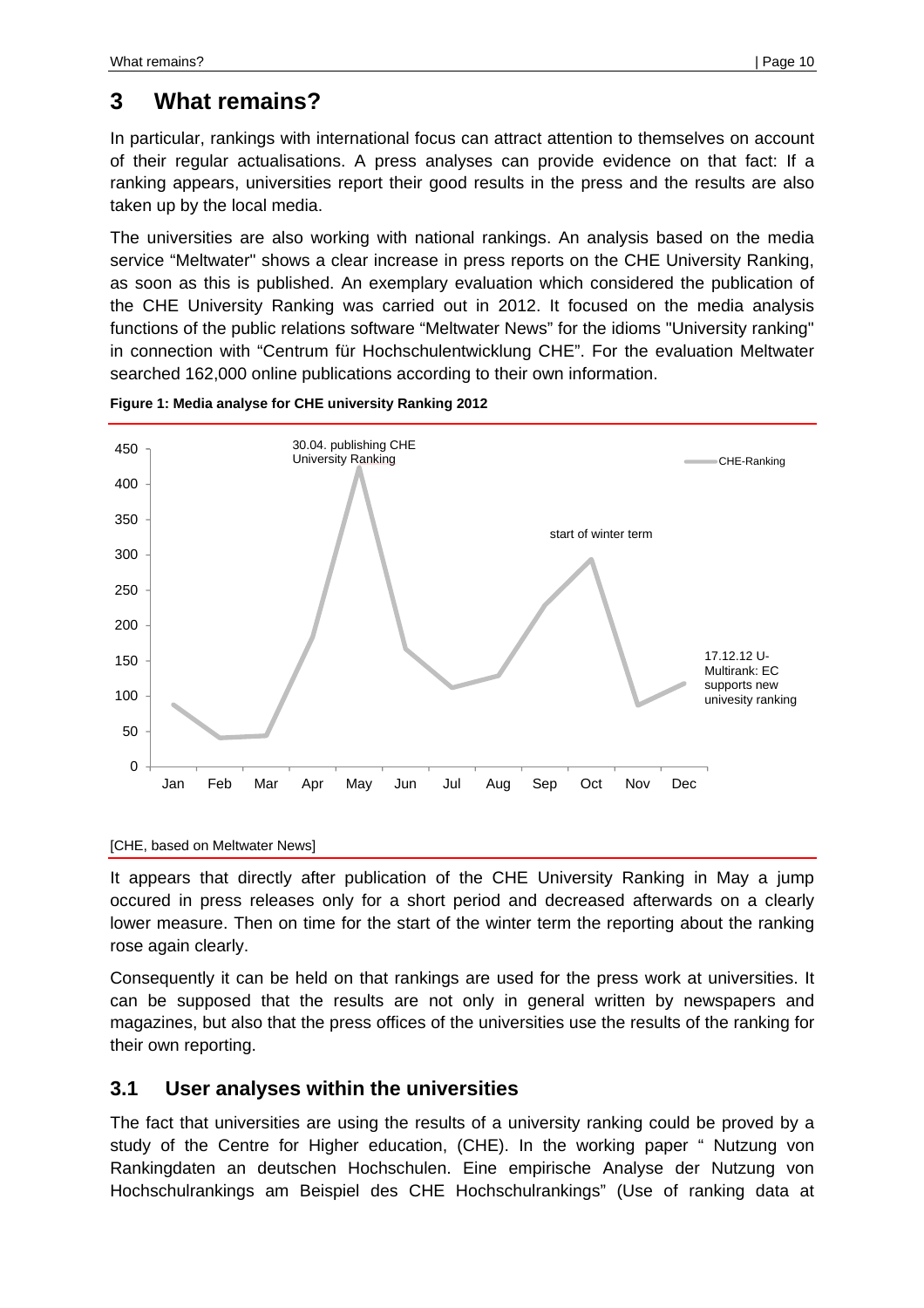German universities. An empirical analysis of the use of university rankings at the example of the CHE university ranking)<sup>1</sup> by Julius-David Friedrich it was proved that the results of the CHE University Ranking are used primarily for the press work.

For that analysis 171 central coordinators<sup>2</sup> and 270 deans were invited to an online questionnaire. All together 77 valid questionnaires (45%) could be registered by the central coordinators. The following results are based exclusively on the use of the CHE University Ranking, because on the one hand this was used most often by the interviewees and on the other hand, by students which were also in the focus of the study. Only the DFG Förderatlas is intensely used beside the CHE University Ranking by the universities.

| Ranking                                                                               | Yes, used   | No, not used  | Don't know    | <b>Ranking unknown</b> |
|---------------------------------------------------------------------------------------|-------------|---------------|---------------|------------------------|
|                                                                                       | % (number)  | % (number)    | % (number)    | % (number)             |
| <b>CHE University Ranking</b>                                                         | 53,1%       | 28,1%         | 18.8%         | 0%                     |
|                                                                                       | (17)        | (9)           | (6)           | (0)                    |
| <b>DFG-Förderatlas</b>                                                                | 48,3%       | 13,8%         | 31%           | 6,9%                   |
|                                                                                       | (14)        | (4)           | (9)           | (2)                    |
| <b>Financial Times MBA-</b>                                                           | 0%          | 44,8%         | 41,4%         | 13,8%                  |
| Ranking                                                                               | (0)         | (13)          | (12)          | (4)                    |
| Handelsblatt Business and                                                             | 7,1%        | 39,3%         | 42,9%         | 10,7%                  |
| Economy-Ranking                                                                       | (2)         | (11)          | (12)          | (3)                    |
| <b>HEEACT - Performance</b><br>Ranking of Scientific Papers<br>for World Universities | 3,6%<br>(1) | 42,9%<br>(12) | 39,3%<br>(11) | 14,3%<br>(4)           |
| Humboldt-Ranking                                                                      | 17,9%       | 25%           | 32,1%         | 25%                    |
|                                                                                       | (5)         | (7)           | (9)           | (7)                    |
| Leiden - Ranking                                                                      | 7,4%        | 40,7%         | 33,3%         | 18,5%                  |
|                                                                                       | (2)         | (11)          | (9)           | (5)                    |
| QS - Topuniversities / US                                                             | 11%         | 40,7%         | 33,3%         | 14,8%                  |
| News Ranking                                                                          | (3)         | (11)          | (9)           | (4)                    |
| Academic Ranking of World<br>Universities (Shanghai<br>Ranking)                       | 7,1%<br>(2) | 46,4%<br>(13) | 35,7%<br>(10) | 10,7%<br>(3)           |
| <b>Times Higher World</b>                                                             | 11,1%       | 37%           | 33,3%         | 18,5%                  |
| <b>University Rankings</b>                                                            | (3)         | (10)          | (9)           | (5)                    |
| Webometrics                                                                           | 0%          | 28,6%         | 39,3%         | 32,1%                  |
|                                                                                       | (0)         | (8)           | (11)          | (9)                    |
| Wirtschaftswoche: Uni-                                                                | 6,9%        | 41,4%         | 38%           | 13,8%                  |
| Ranking                                                                               | (2)         | (12)          | (11)          | (4)                    |

**Table 2: Use of University Rankings by universities3**

The interviewees use the DFG Förderatlas for example as an important source of information to receive comparative results within the dimensions research performance with other HEI, or they are using the Förderatlas for internal and external allocation of funds as well as for target agreements.

However the CHE University Ranking is used in particular for the public relation and also for activities in the university management and the departments.

<sup>&</sup>lt;sup>1</sup> http://www.che.de/downloads/CHE\_AP166\_Nutzung\_von\_Rankingdaten\_an\_deutschen\_Hochschulen.pdf

 $2$  Central coordinators are employed at the universities and are the main contact persons of the CHE. They are coordinating tasks within the universities regarding the CHE University Ranking and help with the communication between departments and CHE. Central coordinators are often employed at a central position of the university.

 $3$  Missing values are not included.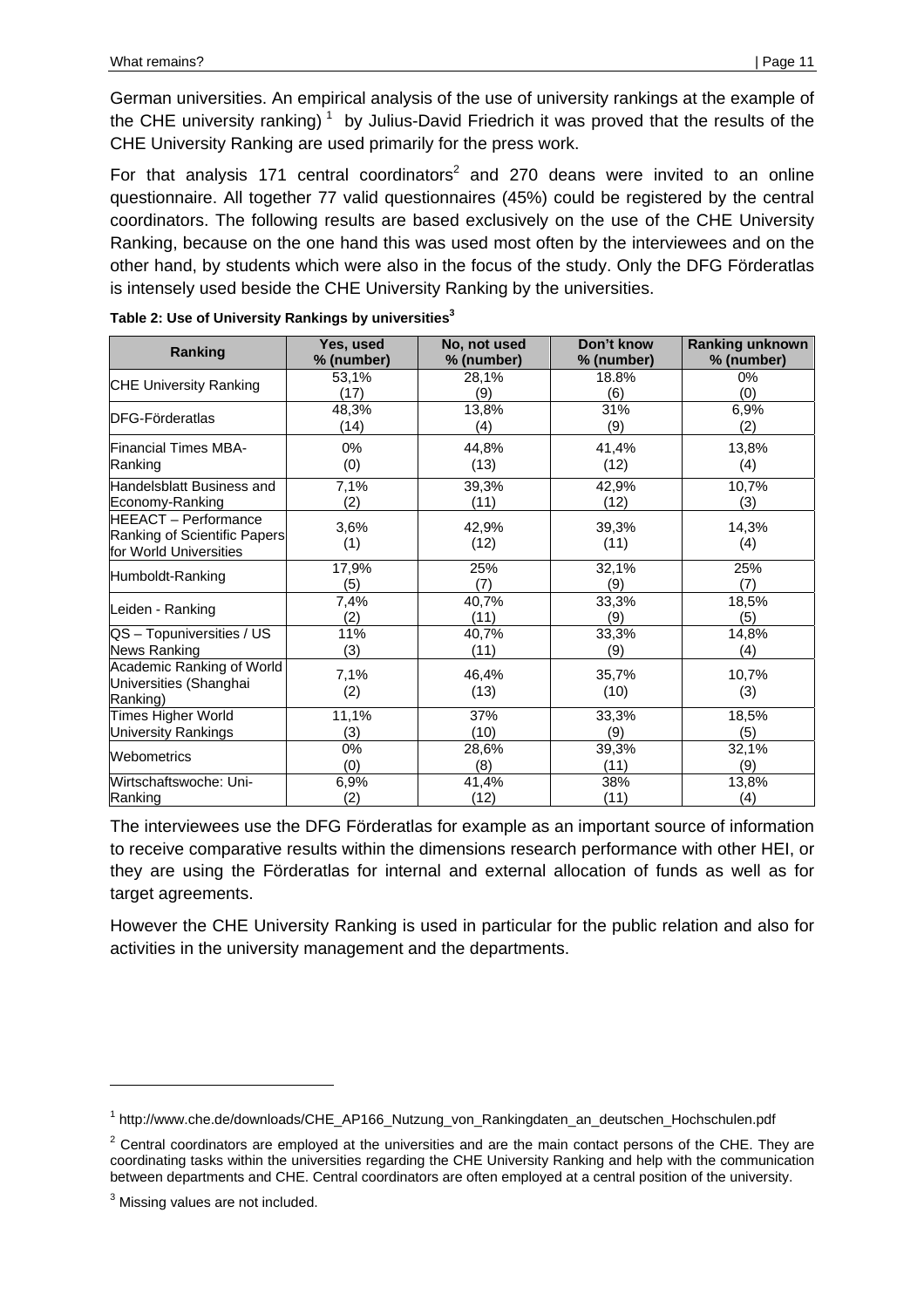

#### **Figure 2: Number of universities using/not using the CHE University Ranking in their units**



#### [CHE]

For the public relations at universities the results of the university ranking are used for concrete activities: in particular it highlights the achieved results in the CHE University Ranking.

#### **Table 3: Activities in press offices**

| <b>Activity</b>                    | <b>Number</b> | Percentage |
|------------------------------------|---------------|------------|
| For press releases                 | 33            | 82.50%     |
| For the homepage of the university | 24            | 60.00%     |
| For advertising efforts            |               | 52.50%     |
| For annual reports                 | 20            | 50.00%     |
| No detailled activities known      |               | 2.50%      |

Besides the use of the results for the press work and public relations, the results are pulled up by the universities presidium/university management for their own internal analyses. A differentiated evaluation shows that the universities presidium use the results in particular for strengths and weaknesses analyses.

**Table 4: Activities presidium/university management** 

| <b>Activity</b>                                            | <b>Number</b> | Percentage |
|------------------------------------------------------------|---------------|------------|
| For strengths and weaknesses analyses                      | 26            | 68.42%     |
| As basis of conversation between Presidium and Department  | 25            | 65.79%     |
| Recognition for improvement potential                      | 23            | 60.53%     |
| Competitor analyses                                        | 19            | 50.00%     |
| As support for profiling/strategic focus of the university | 13            | 34.21%     |
| As evaluation for implemented activities                   | 12            | 31.58%     |
| As basis of conversation with students                     | 11            | 28.95%     |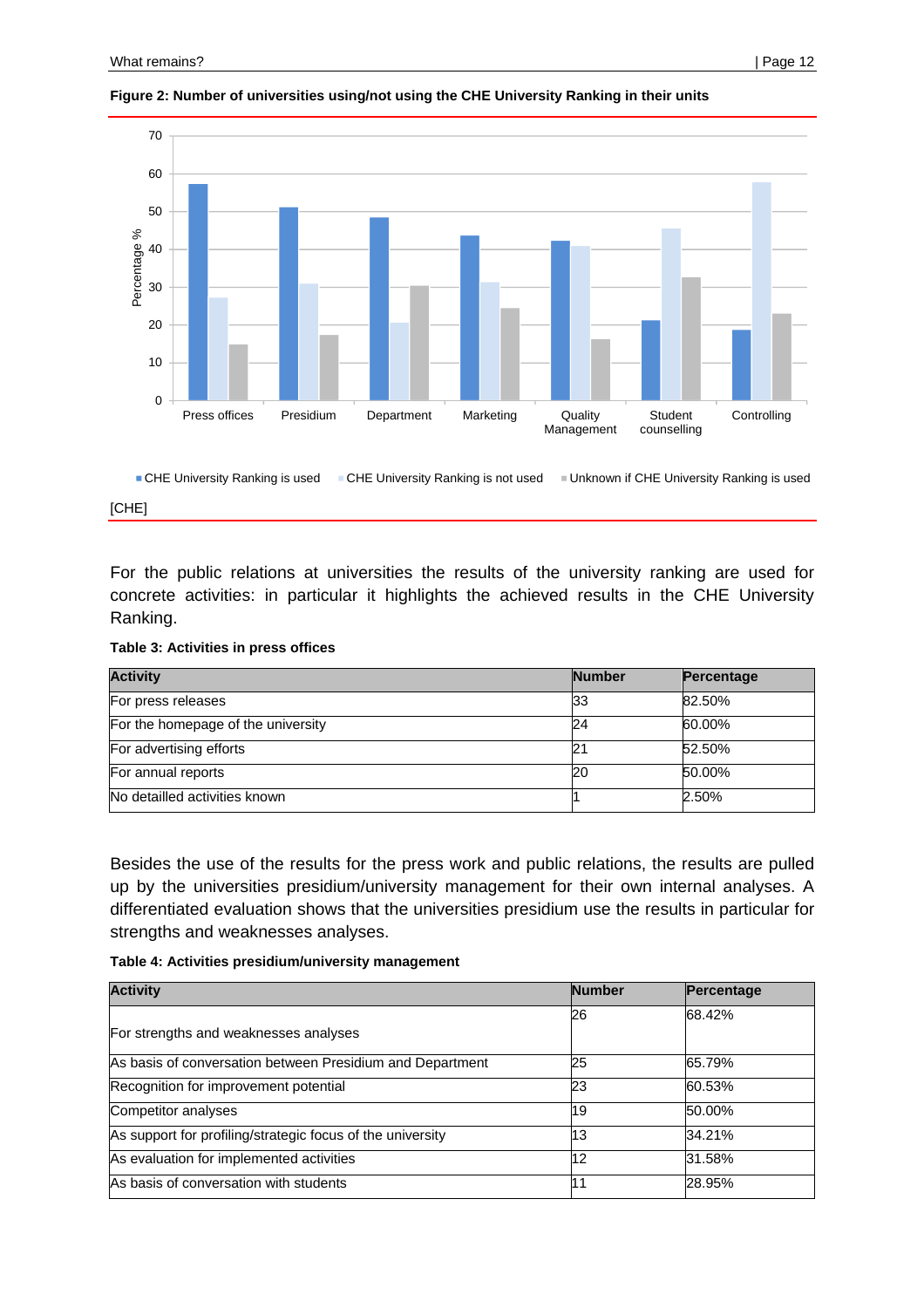| As decision support for strategic university control                | 28.95%   |
|---------------------------------------------------------------------|----------|
| As basis of conversation with ministries                            | 28.95%   |
| As basis of conversation with/ valuation for accreditation agencies | 23.68%   |
| For Benchmarking-Networks                                           | 21.05%   |
| For chances and risks analyses                                      | 13.16%   |
| To make aims quantifiable (indicator based target agreements)       | 13.16%   |
| No detailled activities known                                       | $0.00\%$ |

The central coordinators were asked to name if possibly, concrete examples of the use. As concrete action areas for the university management were mentioned for both points "Strengths and weaknesses analysis" and "recognising of improvement potentials" from the interviewees, for example "comparison with internal evaluations" and "improvement of the study quality". Further the results are used for an analysis of the "correlation between prospective customers' inquiry and ranking position" and for the "benchmarking with other universities in the same fields". As "a conversation basis" the data act, for example, with a "round table with students", by the "discussion of the teaching evaluations", or for "indicating the success of courses of studies".

In addition, the data are pulled up within the scope of the university council meetings as well as in talks about the equipment and removal by courses of studies and main study focuses. Here an overlapping is also given to examples in the area of the "strategical university control". Also here the use of the CHE University Ranking data was mentioned as a suggestion for new courses of studies, but also "a use with regard to the strategical personnel development" and the "removal planning of the university". Out of this it becomes clear how many-sided ranking results are used as an additional source of information in the university management.

In addition, results are also used - as shown – for the university's marketing. In contrast to the public relations the university marketing uses the results of the CHE University Ranking, nevertheless, not only for the outside representation (advertising activities 46.9 percent), but, like the university management, for internal (strengths and weaknesses analysis 46.9 percent), as well as external analyses (competitive analyses 53.1 percent and chances and risk analysis to 12.5 percent). Moreover, the results of the CHE University Ranking are used in the university marketing for the conceptual work (marketing drafts 34.4 percent) and for concrete activities (28.1 percent).4

| <b>Activity</b>                       | <b>Number</b> | Percentage |
|---------------------------------------|---------------|------------|
| Competitor analyses                   | 17            | 53.12%     |
| For strengths and weaknesses analyses | 15            | 46.88%     |
| For advertising efforts               | 15            | 46.88%     |
| For marketing concepts                |               | 34.38%     |
| To infer concrete efforts             |               | 28.12%     |
| No detailled activities known         | 5             | 15.62%     |
| <b>Risk analyses</b>                  |               | 12.50%     |

#### **Table 5: Activities Marketing**

<sup>&</sup>lt;sup>4</sup> No further information given.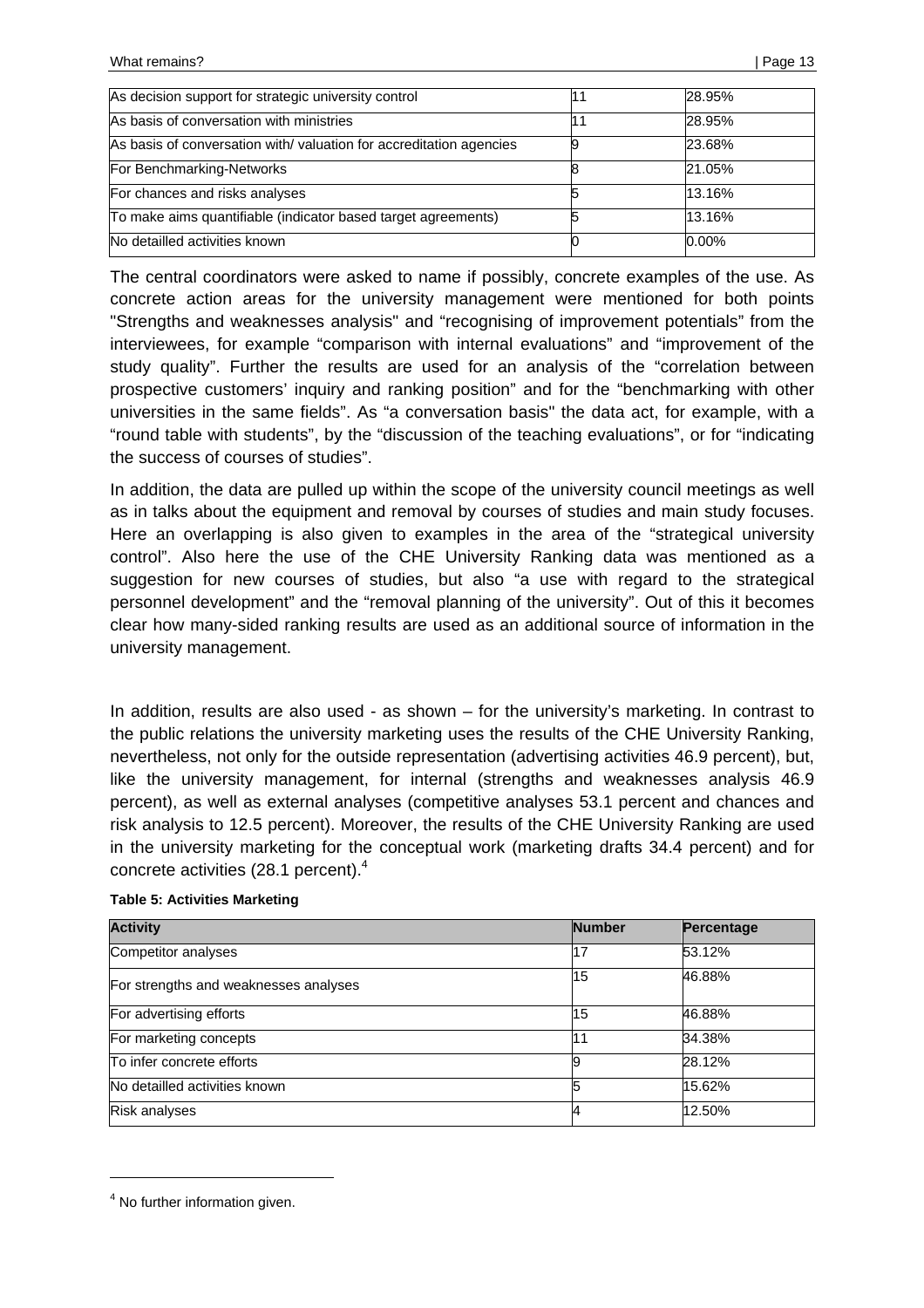The universities use the results of the CHE University Ranking, therefore, in particular to generate attention. It is by press articles or as information on the homepage, or for advertising efforts.

Thereby it comes for a spreading of the results about the university-internal canals as well as about the universities itself. In particular with the rankings which are published in cooperation with a media partner, or directly by a magazine the results are strewn mostly already by the publication broadly.

## **3.2 User survey Online-User**

For the CHE University Ranking an analysis was carried out in 2012 $<sup>5</sup>$  to the question whether</sup> the presentation of the ranking as well as its functionality meets the expectations and requirements of the primary target group – prospective students.

The aim of the questioning was a user's survey and a usability test among the users of the online version of the university ranking. Therefore an online questionnaire was carried out with the help of a full-structured questionnaire with closed and open-ended questions. Two groups were evolved which worked on two different user tests beside a common questionnaire. Per each group 15,000 registered users of the CHE University Ranking were selected at random and invited to participate in the online-survey by email. In group 1, 1072 (7.2%) of the questionnaires were answered completely. In the second group 1083 (7.2%) were edited completely. The majority of the users were between 16 and 20 years old and the 18- to 19-year-olds were just one third of the users put out.





<sup>&</sup>lt;sup>5</sup> Non- published survey, duration between 17.10.2012 to 26.10.2012 by Whiteboxx Marktforschung und Kommunikationsberatung on behalf of ZEIT ONLINE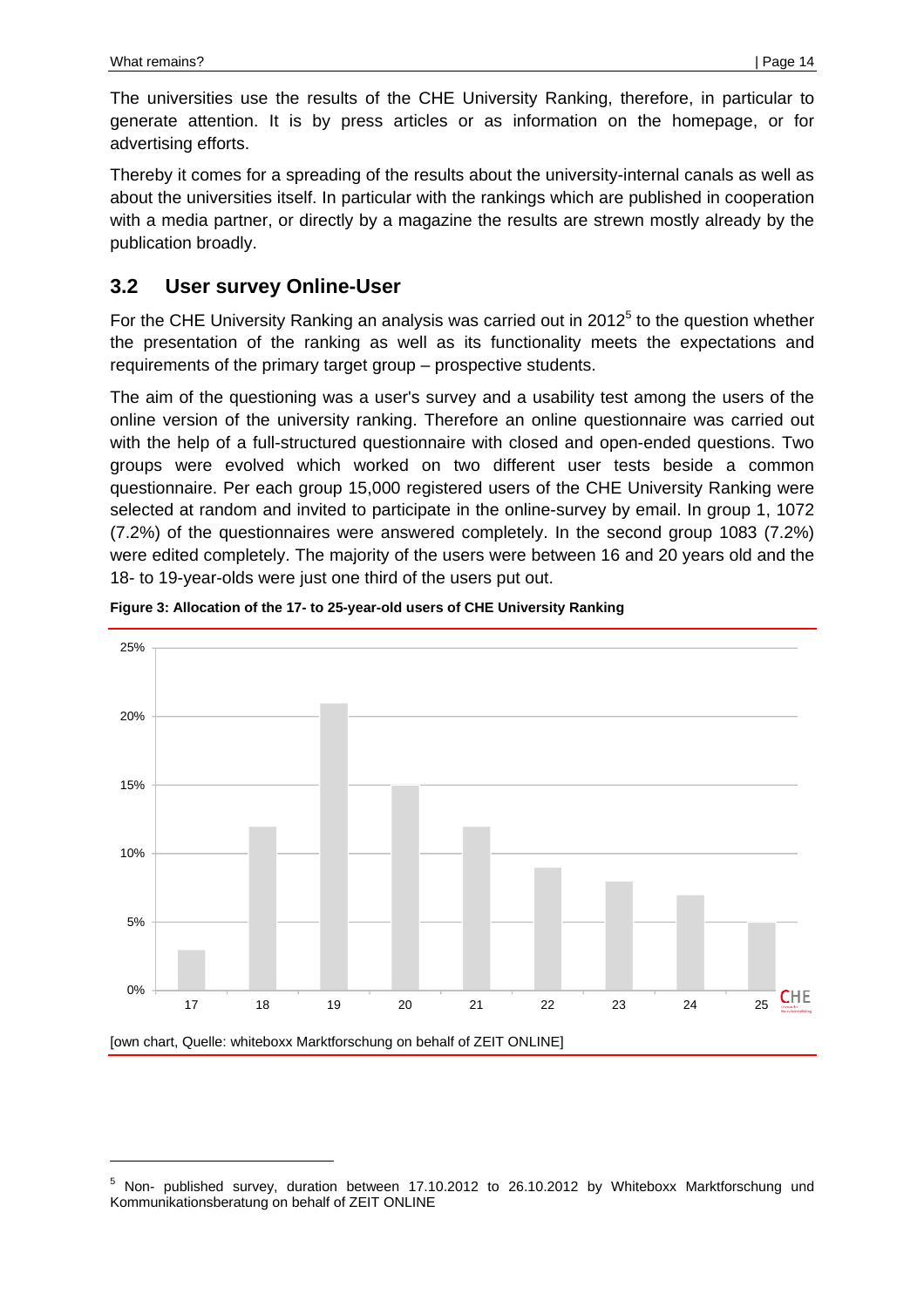A (Fach-)Abitur (high-school diploma/A level) as the highest educational degree at the time of questioning own 70.5 percent of the included users, indeed, 18.5 percent of the interviewees already dispose a university degree.

The majority (73.5%) of the interviewees assigned themselves to the status group of the students, about 10 percent still called themselves in October 2012 a pupil. Those which assigned themselves to the status groups of pupils, trainees, student, the armed forces, voluntary social year or "the other" began a study in the winter term in 2012/2013 to 51 percent, consequently were at the time of questioning university entrants in the first semester. The other seven percent of the interviewees planned a study beginning in the summer term in 2013.

Hence, it can be summed up that the users from the CHE University Ranking also correspond predominantly to the sighted user's group of the prospective students.

Besides, the reasons of the use are varied. Most often it was indicated by the users to examine with the help of the CHE University Ranking, how the college in which they studied or worked performed in the nationwide comparison. About half of the interviewees (56%) indicated that they wanted to begin a study programme and want to find out with the help of the university ranking which university(ies) fits best to their needs within the field they would like to study.

**Figure 4: Reasons for using the CHE Ranking** 



#### **I am using the CHE University ranking…**

Information about the university – regardless if they are already matriculated at that HEI or if they are prospective students - is the main reason to enter the ranking and use it. For the concrete choice of a university for a particular study programme, the assessment of the course of studies or the department judged by the students were pulled up by the users. For 84 percent of the interviewees this was the most important criterion. Also, the contained information about study and teaching was judged from 83 percent as "important". The equipment of a department was "important information" for 77 percent of the interviewees, as well as the "practice relation" and "occupational relation" of a course of studies.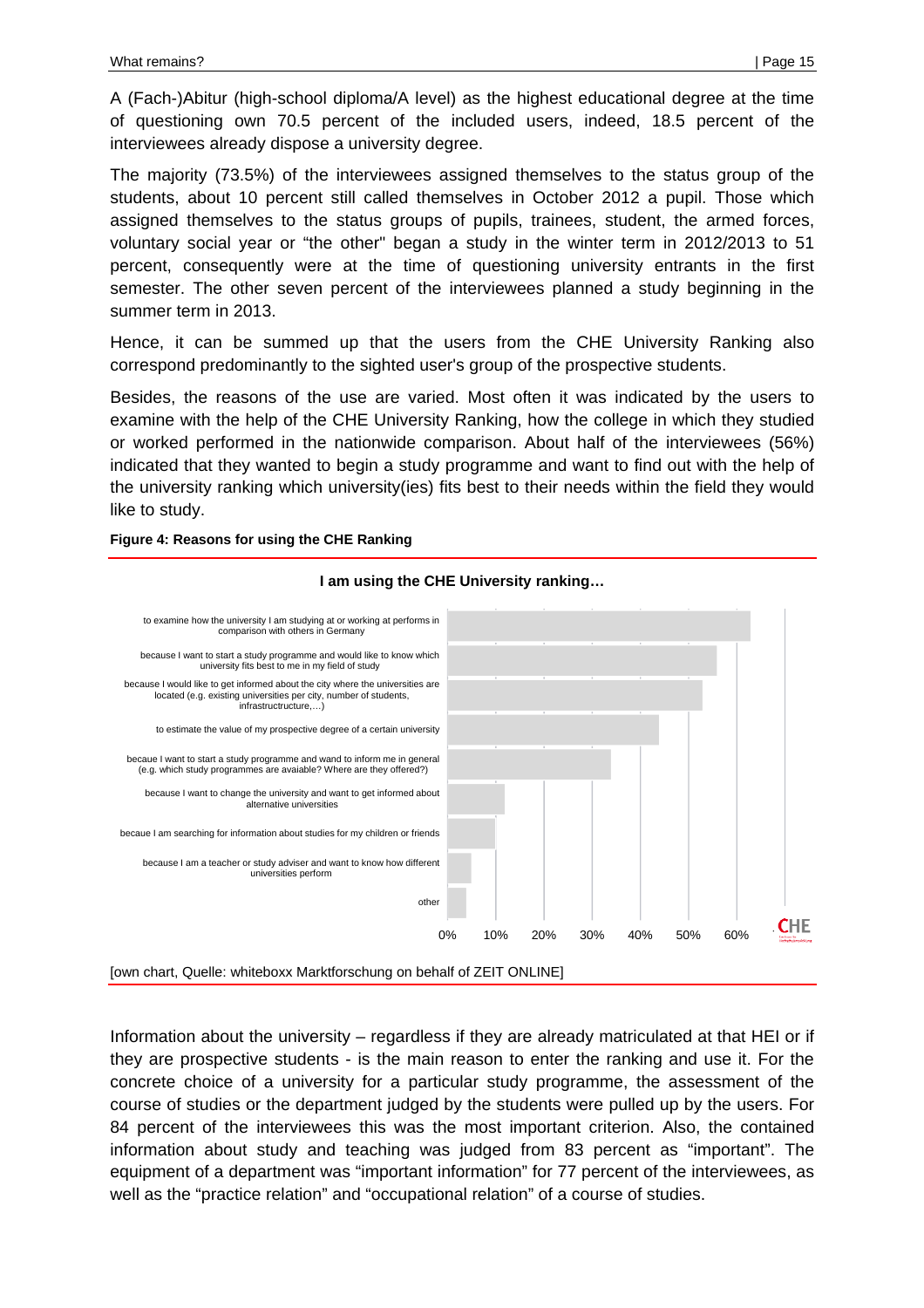However, the reputation of a university in the science was judged "important" by only 62 percent, just as the information about the research activity of a department from less than half of the interviewees (47%) was chosen as important criterion for the choice of a university for certain courses of study.

Hence, on the basis of this information, it can be concluded that a university ranking is really used by the target group – in this case university entrants/current students – are willing to find the information they request. In addition, the survey shows that it is helpful for the users if different sources are considered in the results and thereby a wide look at the study situation is allowed. A restriction only on student's questionings or only on department data would not be able to provide such a huge number of information.

Besides, it must be considered that the interviewees do not come to their final study choice and university decision only on the results and information published in the university ranking. On account of the results of the university ranking about 70 percent of the users visited the website of a specific course of study or a certain university. Almost half of them (48%) applied on account of the results of the universities in the ranking to at least one university.

Predominantly the interviewees answered that they found the university ranking useful for the study orientation.



**Figure 5: Helpfulness of the CHE University Ranking for the study orientation** 

Nearly one third of the interviewees agreed to this statement completely, 76 percent held the ranking as useful. 80 percent of the interviewees would also recommend the university ranking to friends or colleagues.

The aim to deliver the results of the university ranking as information to the target group is apparently reached. This becomes visible in the fact that nearly 90 percent of the interviewees indicated, the texts on the internet presentation of the ranking are formulated understandably and that about 70 percent confirm an easy navigation through the web page. However for 17 percent, the use of the ranking was sometimes "very disappointing" because they had problems to achieve their aim. Hence, it remains that for the majority, the information is processed in a way that it meets the demands of the target group, nevertheless, there is still a relatively big group which indicates having difficulties with the use of the published results.

On the basis of these three evaluations of the CHE University Ranking it can be summed up that university rankings attract not only attention to themselves, but that they are also helpful for different user groups.

Employees of the universities can work with processed results constructively. They can work with the results of a university ranking in the press offices and use the data for universityinternal processes.

<sup>[</sup>own chart, Quelle: whiteboxx Marktforschung on behalf of ZEIT ONLINE]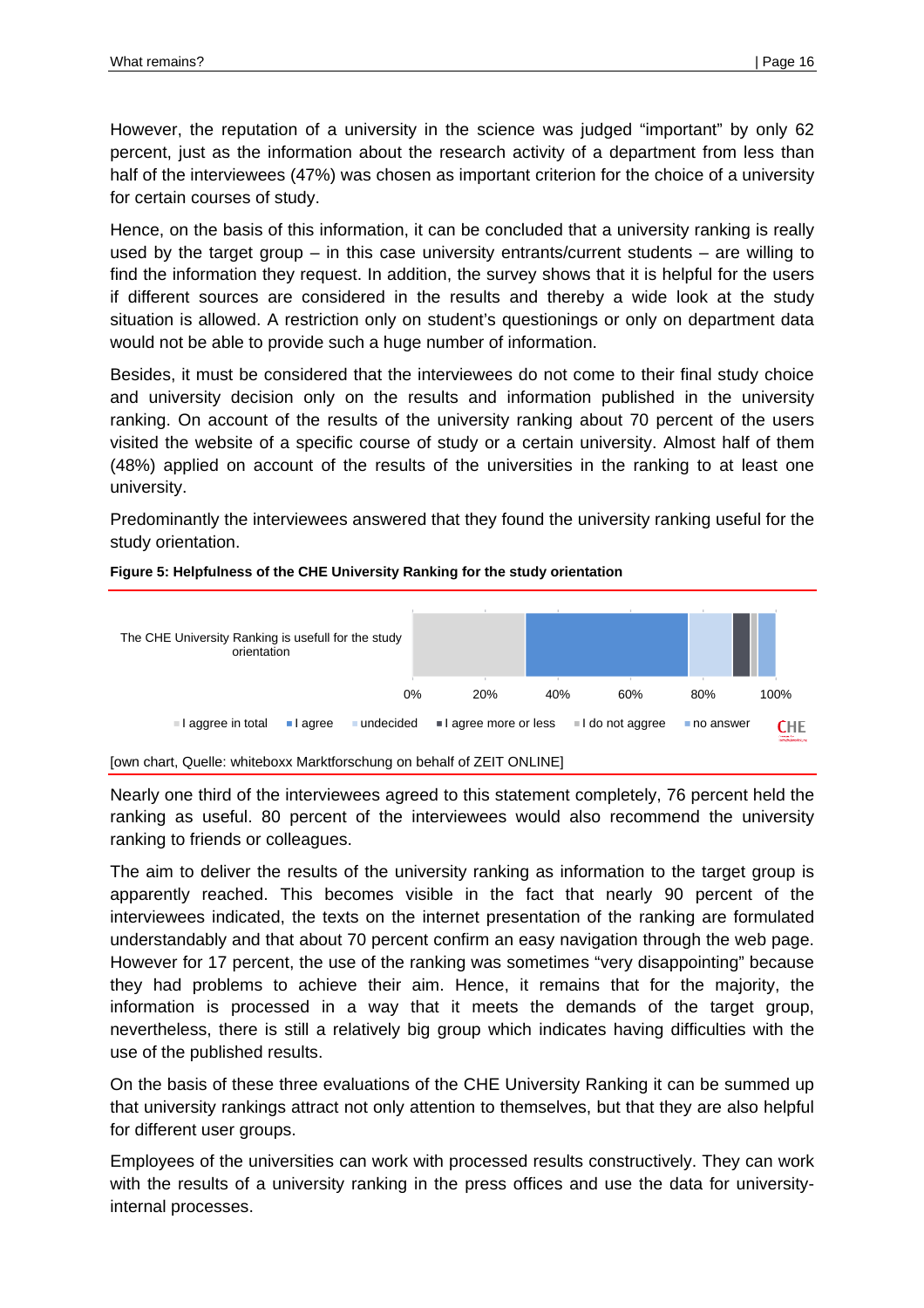Pupils and students can get helpful information from a university ranking which they can use for their study choice. University rankings play an increasingly important role for the students as it was found out by the HIS GmbH. According to the publication "Studienanfängerinnen und Studienanfänger im Wintersemester 2011/12 – Tablenband (university entrants and female university entrants in the winter term 2011/12)" a good ranking result of the university is for 37 percent of the interviewees a (very) important motive to choose a university. Furthermore, the portion of those who have indicated this has steadily risen for many years. In 2003/2004 30 percent of the interviewees answered that way.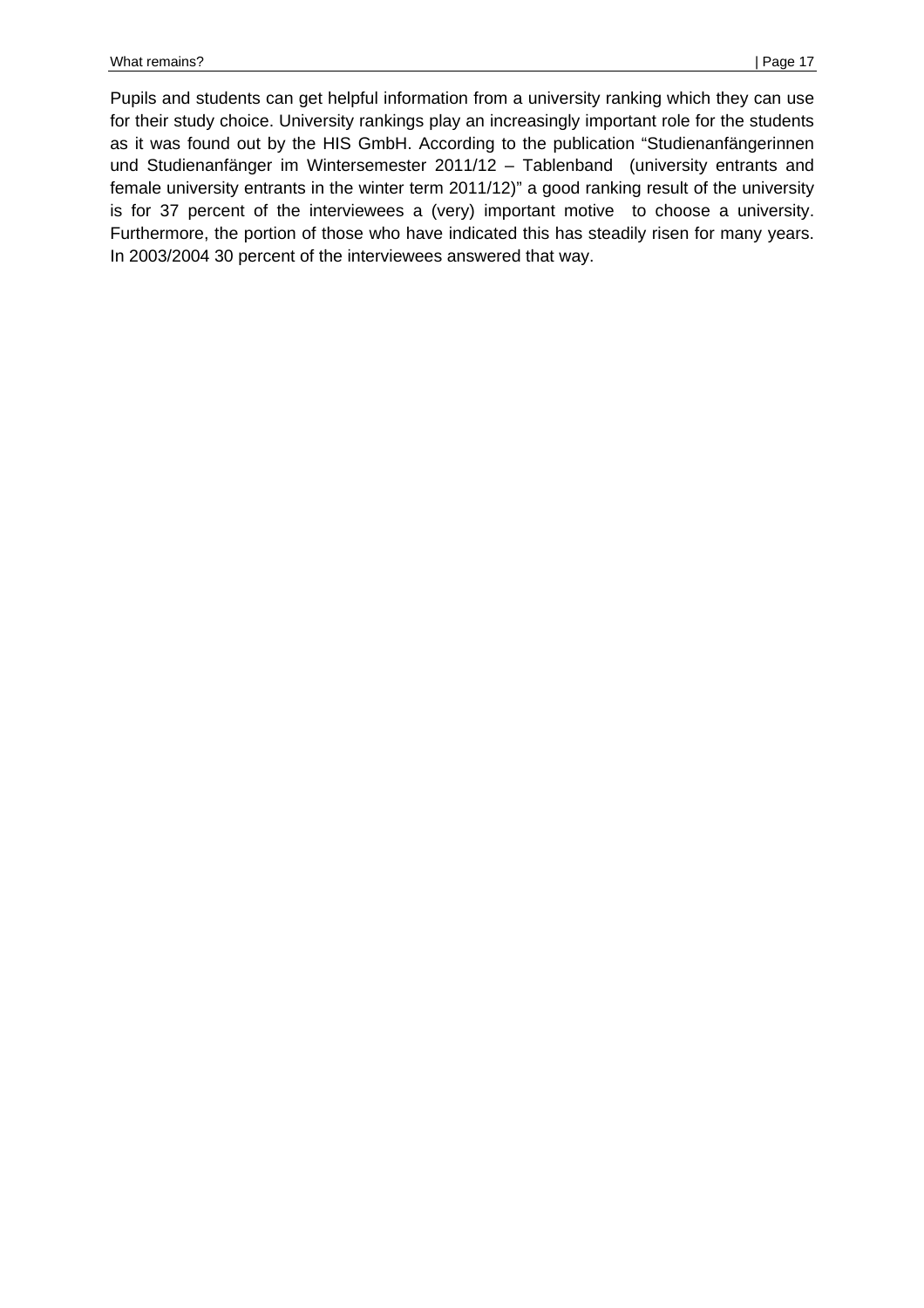## **4 What's to come?**

Rankings have set up during the past years, although it can be found that for Germany the huge number of the rankings which still existed a few years ago decreases.

It can also be assumed from the facts that in the future more university rankings will be published, since students use the results of rankings for their own study choice and scientist use rankings as a source of information. Also, the universities begin to use the data from university rankings for their own purposes like analyses. The wish to receive comparative information about the studies offered also appears in the fact that - according to the present state - at least three new university rankings are developed in Europe alone: national rankings in France and Spain as well as the international project U-Multirank.

In the media most often the development of the project U-Multirank promoted by the European Commission is mentioned. The starting point for this project was already in 2009 when the EU commissioner Ján Figel at that time demanded a ranking which delivers information to different interest groups to help make adequate and profound decisions and at the same time helps the institutions to position themselves and improve their own efficiency. At that time within the scope of a call for tender, the Consortium for Higher Education and Research Performance Assessment (CHERPA), under leadership of the German Centre for Higher education (CHE) and the Dutch Center for Higher Education Policy Studies (CHEPS) won the project surcharge. For U-Multirank another approach was consciously chosen than in the other international rankings. In this ranking multidimensionality and rank groups are established in a transnational ranking. Furthermore, the methodology is based on three approaches:

1) A comparison is done exclusively in a specialised way: only departments and programmes of the same fields are confronted in a ranking.

2) The ranking is multidimensional. Besides the five different dimensions (teaching and learning, research, knowledge transfer, international orientation and regional engagement) different data sources are also included in the investigation: Questioning at department level, questioning at university level and elevation of students' judgments. In addition bibliometric, as well as a patent analyses are carried out.

3) Rank groups will be awarded instead of rank places. Currently the subdivision is planned in five groups.

The methodology was tested within the scope of the feasibility study at 159 universities and advanced technical universities in 57 countries. Two thirds of the universities are located within Europe, nevertheless, participants also came from Asia, America and Australia, as well as some single African universities. The focus of the pilot study focused on two fields, the business management, as well as the engineer's sciences with the sub-fields mechanical engineering and electrical engineering.

The submitted data were checked during the analysis regarding their availability, conceptual clarity and validity, before a calculation and a ranking took place. By the different results of the departments in the single indicators their different performance profiles also became visible.

In January, 2013 the work for the implementation of U-Multirank began. Four fields are examined: business, mechanical engineering, electrical engineering and physics. All together about 700 universities registered themselves for the participation in this university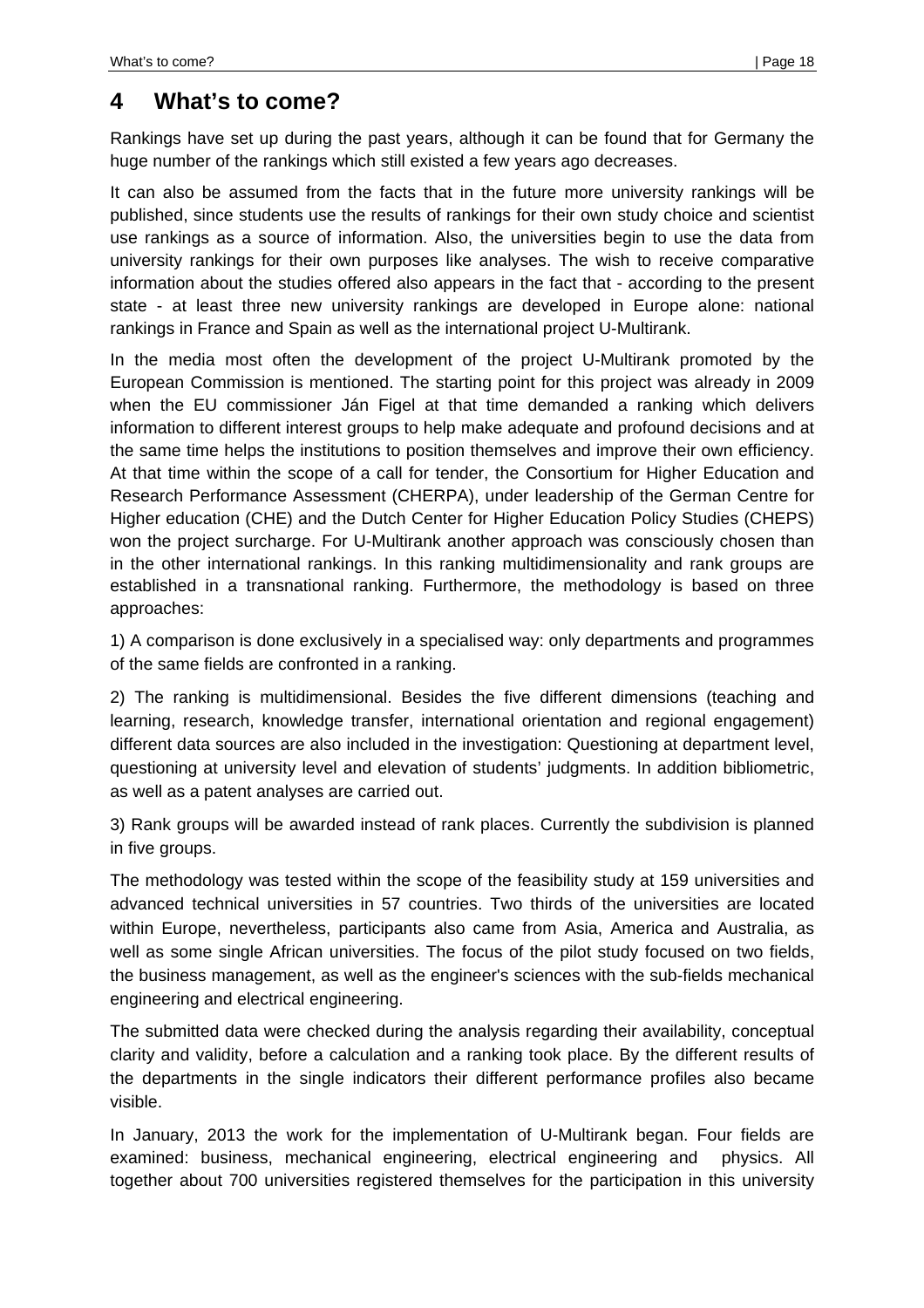ranking. With this, the aim size given by the EU commission of 500 universities was clearly overachieved.

If it is considered that there are already two international university rankings and different national initiatives, the question is what the universities which are participating in U-Multirank expect from U-Multirank.

In the period from May to July 2013 a survey was carried out under the contact persons of those universities which by that time registered themselves for participation. An open questionnaire was sent to about 500 universities. 297 persons participated in total.

The interviewees were asked for their appraisal of which groups will be the main users of U-Multirank. Besides the university management, in particular prospective students were mentioned as a main user group.



#### **Figure 6: Users of U-Multirank**

[Survey beyond contact persons of U-Multirank ]

In addition, the interviewees were asked to value the use of the ranking for different demands. Therefore they were asked to bring eight given attempts of utilisation in an order and they should name the most important in their opinion first and the most insignificant last. In the following graphics the attempts of the order are illustrated after their importance. The median is shown as well as the average, based on the information of the interviewees.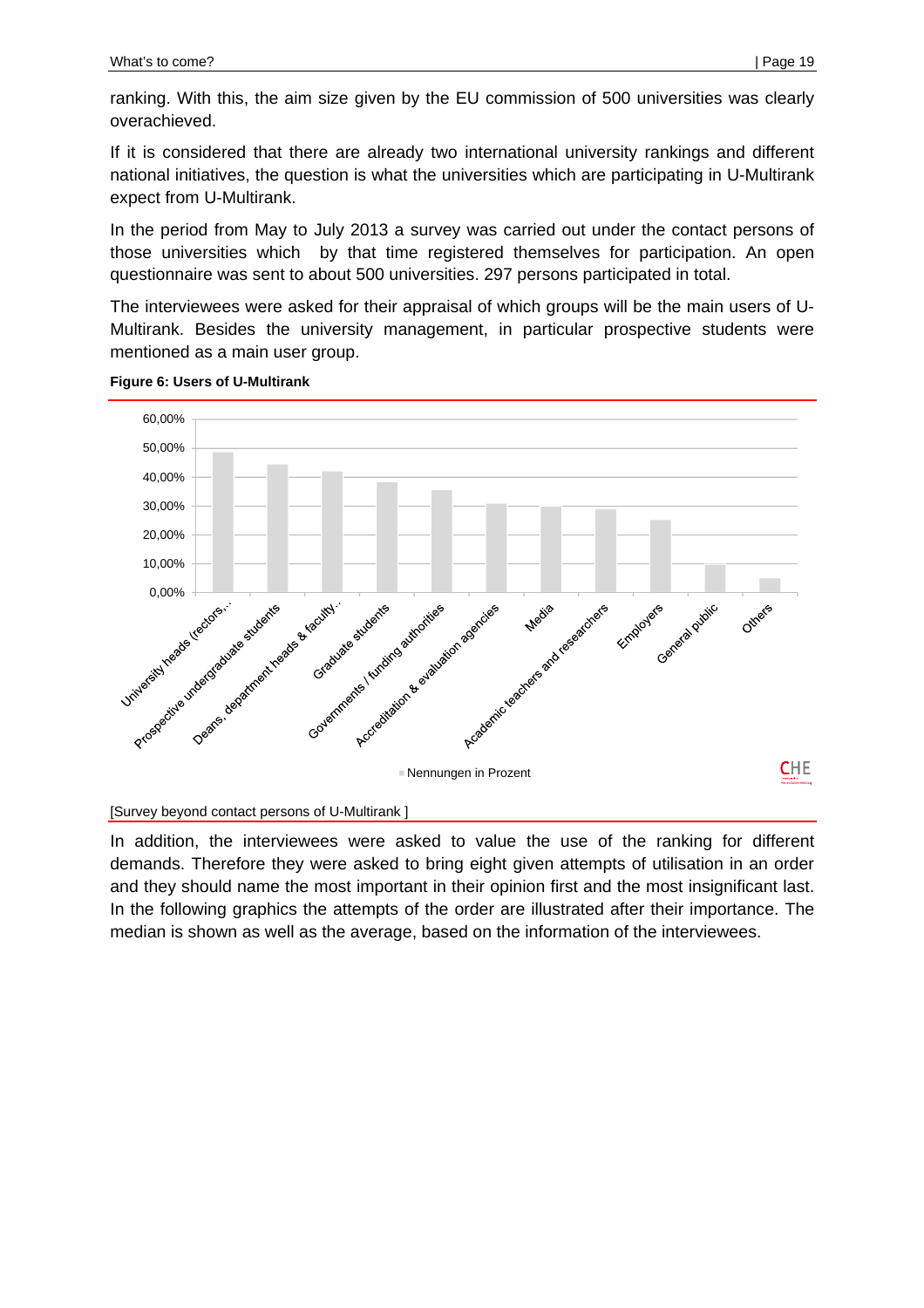

#### **Figure 7: Importance of different uses of U-Multirank**

With the help of the prototype existing in the surveying period of the online platform on which the results will be published, the interviewees should estimate how well U-Multirank will succeed in fulfilling different attempts: Based on your experience of the prototype and thinking about the purposes of the website, how successful do you think U-Multirank would be in meeting the following?

The interviewees could carry out the assessments with the help of a seven-point scale from "very poor" to "excellent".

As the results of this question show, U-Multirank is able to fulfill different attempts of utilisation very well. In particular U-Multirank is valued from that point of view positively to offer a possibility to compare similar universities with each other (like-with-like). 60 percent of the interviewees value this as "very good" or "good". Many alike (58%) credit U-Multirank to illustrate the profiles of the universities with a huge number of performance indicators.

All together it can be found that of the questioned, U-Multirank estimated positively, only few interviewees answered negatively.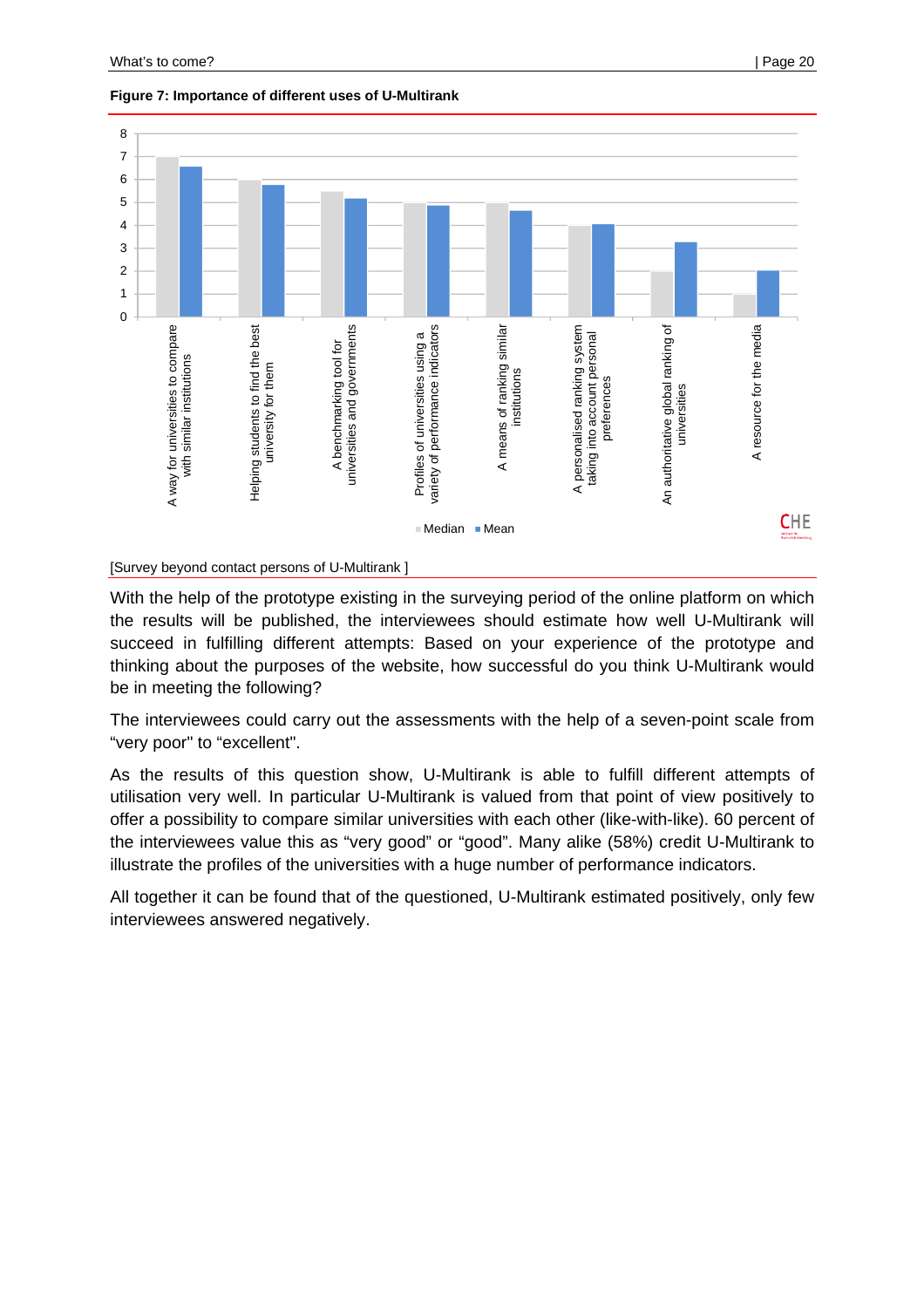

#### **Figure 8: U-Multirank is able to be used for different approaches**

[Survey beyond contact persons of U-Multirank ]

Those which registered themselves for a participation in U-Multirank face this new, worldwide ranking positively. Of course no statement about those can be met which would not like to take part and which have reservations against rankings.

Nevertheless, it was found that the interest is high, very high (overachievement of the given number of participating universities) and that the present information up until now about U-Multirank is esteemed positively.

From the questioning it became clear that U-Multirank has to fulfill different approaches to satisfy the ideas of the participants. Whether these ideas are fulfilled or not, can only be answered by surveying the participants after the data collection process, or after the presentation of the results in the next year.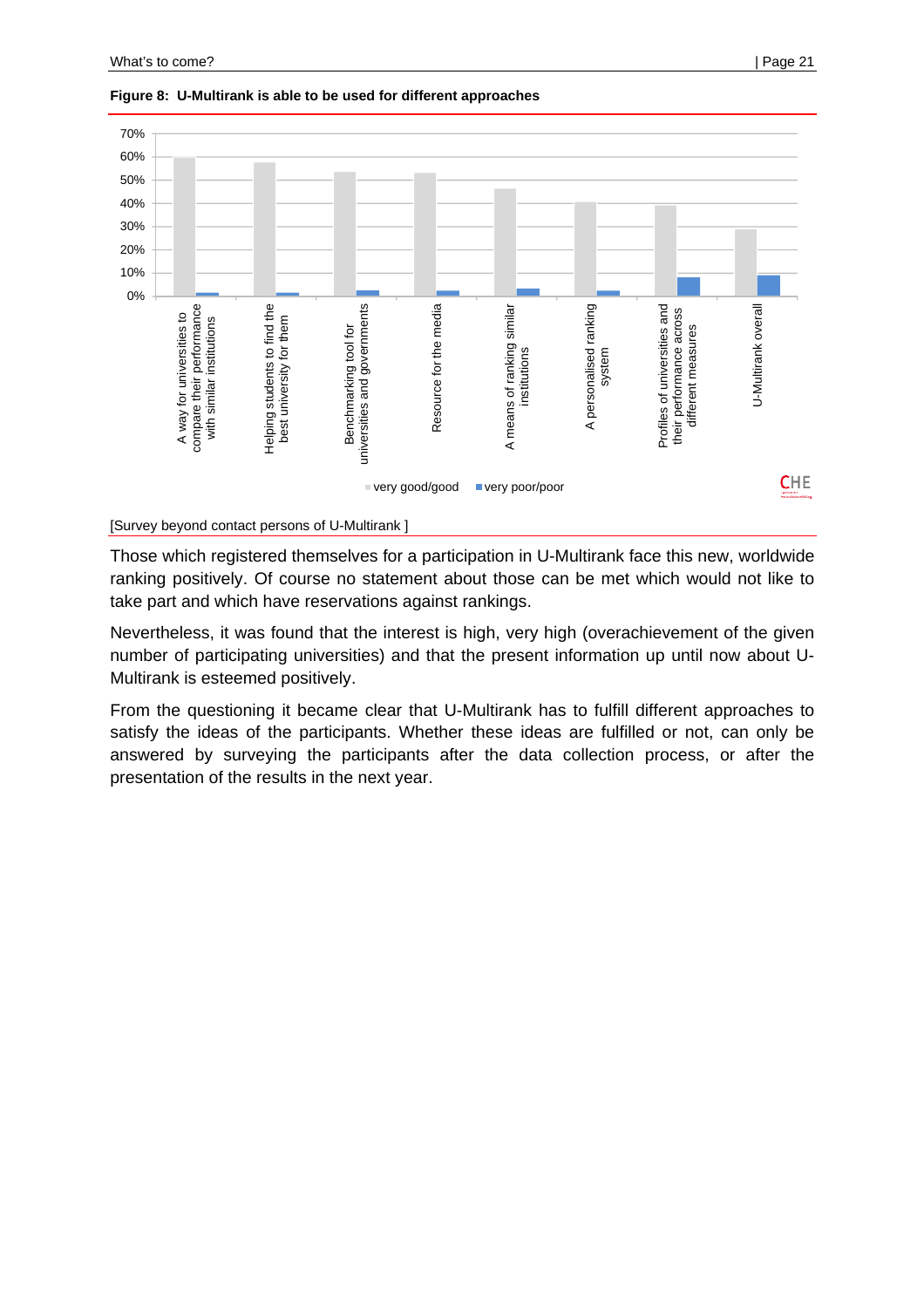## **5 What does that mean?**

University rankings are published for some years now; not only in Germany, but also in other countries and in the international context. That they would not exist is very difficult to imagine in the meantime as they have critics, as well as advocates.

The use of rankings is often discussed; nevertheless, valid knowledge is not often given, rather it is worked with arguments which arise by hearsay. To find out what rankings are used for, it is necessary to carry out suitable surveys beyond the user groups of the university rankings. Now for the CHE University Ranking two surveys which have followed this question are given.

The target group of the CHE University Ranking is prospective students. The ranking should act as a platform of information to find the university that fits best for all, applying to their own interests in the sighted field. A survey among 2,100 users of the online version of the ranking pointed out not only that these are accompanying by the majority to the target group, but also that the CHE University Ranking fulfills its purpose. 56 percent of the interviewees use the ranking to find out which universities and departments are best for them. 76 percent say the university ranking is useful for the study orientation.

In addition, it could be shown that the universities who take part in the CHE University Ranking use the results themselves. Above all the press offices of the universities use the publications for their own interests: Press releases, university homepage and advertising efforts belong to the most frequent efforts which are generated on the basis of the results. Also the university management realises different possibilities of utilisation. Among the rest, the results are brought into discussions with students and departments and act as a conversation basis.

Besides the CHE University Ranking the CHE also supports U-Multirank, a multidimensional international university ranking which will be published for the first time in spring 2014. The participating universities have high expectations of the project: U-Multirank should offer a possibility to compare similar universities with each other and be able to illustrate the different profiles of the universities in different performance dimensions. Most participants also assume that U-Multirank can fulfill these approaches. Indeed, this can be said only with certainty when the first publication of U-Multirank has taken place.

Still one has become clear: Universities have a big interest in (international) rankings. They would like to take part and also derive a benefit from this participation. Hence, the results must be processed in a way which is usable for the universities. It is important that university rankings are clear about their target group before and strictly orientate themselves by these.

University rankings will also be published during the coming years, because they can satisfy different needs. The designer of university rankings must keep one eye on the needs of the participants the whole time and at the same time keep and develop optimal strategies for the satisfaction of the needs of the target groups (how the students survey in the CHE University Ranking).